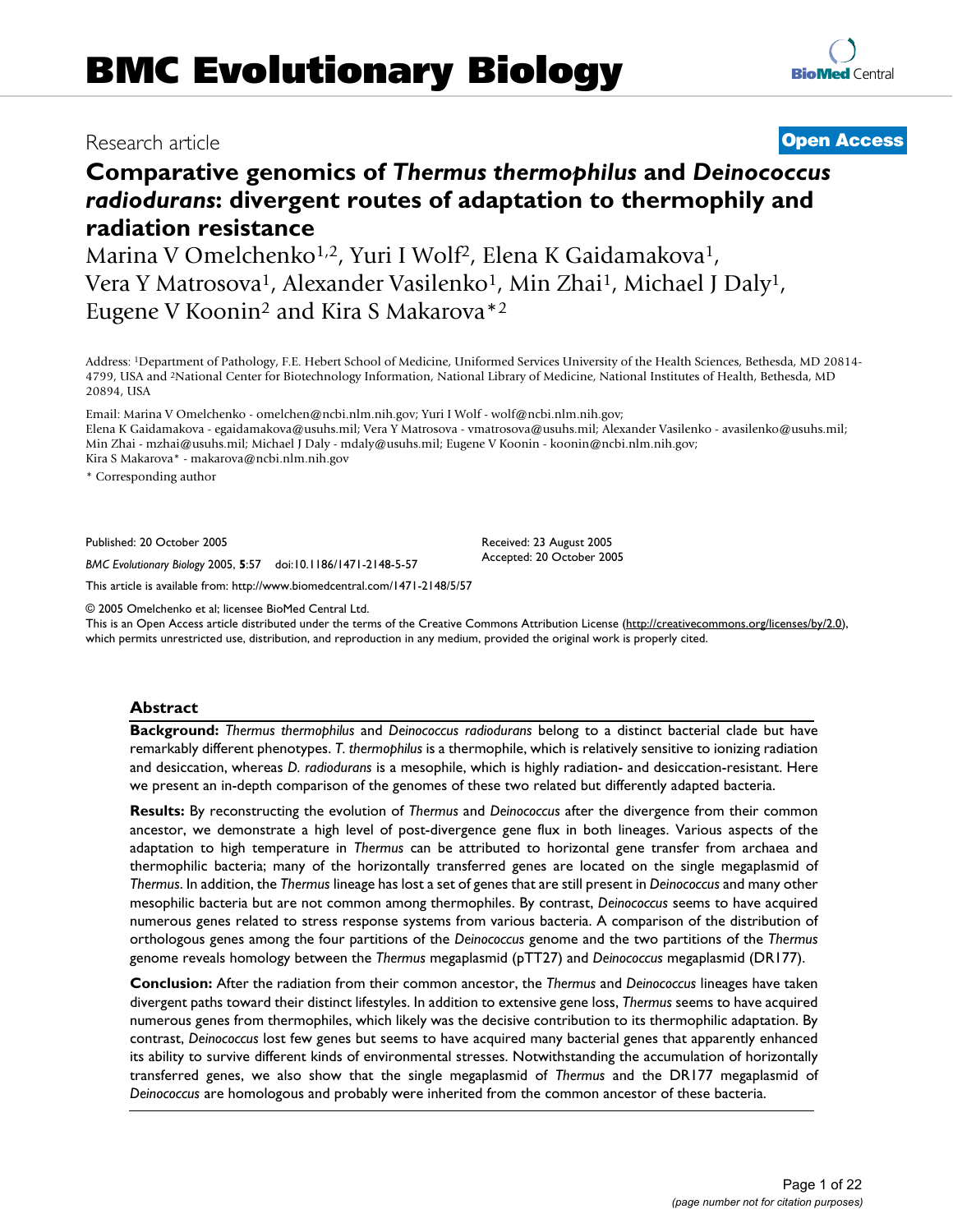## **Background**

*Deinococcus spp*. and *Thermus spp*. are believed to belong to a distinct branch of bacteria called the *Deinococcus-Thermus* group [1]. The common origin of these bacteria is supported by the fact that they consistently form a strongly supported clade in phylogenetic trees of ribosomal RNAs and several conserved proteins including ribosomal proteins, RNA polymerase subunits, RecA, and others [1-7]. The *Thermus* genus currently consists of 14 thermophilic species, whereas the *Deinococcus* genus includes at least eleven, mostly mesophilic species known for their extreme resistance to γ-irradiation and other agents causing DNA damage, particularly, desiccation [7,8]. Interestingly, two new species, *D. frigens sp. nov., D. saxicola*, have been isolated recently from Antarctic rock and soil samples [9]. *D. geothermalis* and *D. murrayi*, are considered to be thermophilic ( $t_{\text{opt}}$ ~45–50°C) [10].

*T. thermophilus* (TT) (strain HB27, ATCC BAA-163)and *D. radiodurans* (DR) (strain R1, ATCC BAA-816) have similar general physiology, both being catalase-positive, red-pigmented, non-sporulating, aerobic chemoorganoheterotrophs [11]. However, the two organisms are dramatically different in terms of stress resistance: DR is one of the most resistant to radiation and desiccation among the characterized organisms and, generally, can survive diverse types of oxidative stress, whereas TT is a thermophile that thrives under thermal stress conditions but is relatively sensitive to radiation and other forms of oxidative stress. Recently, the genomes of *T. thermophilus* HB27 and HB8 [12,13] became available for comparison with the previously sequenced genome of *D. raduodurans* R1 [14].

Despite extensive research, genetic systems underlying both thermophilic adaptations and radiation resistance remain poorly understood. Attempts have been made to detect "thermophilic determinants" in the proteomes of thermophiles using a comparative-genomic approach. This resulted in the delineation of a set of proteins that might be associated with the thermophilic phenotype, although most of these are significantly enriched in thermophiles but not unique to these organisms [15-17]. Other distinctions between thermophilic and mesophilic proteins might be due to differences in their structural properties, such as different amino acid compositions, loop lengths, number of salt bridges, strength of hydrophobic interaction, number of disulfide bonds, and other features [18-25].

Various hypotheses also have been proposed to explain radiation resistance, some postulating the existence of specialized genetic systems, particularly those for DNA repair and stress response [7,26]. Recently, however, alternative possibilities have been advanced. For example, the post-irradiation adjustment of metabolism of *D. radiodurans* might prevent production of reactive oxygen species (ROS) by decreasing the number of reactions involving oxygen [27,28], and high intracellular manganese concentrations of *Deinococcus* spp. might help scavenge ROS generated during irradiation and postirradiation recovery [28,29]. However, these explanations of radiation resistance have received little direct support from comparative-genomic analyses [7,27,28].

Several evolutionary processes could potentially contribute to the genome differentiation of TT and DR subsequent to the divergence from the common ancestor: (i) differential gene loss and gain, (ii) acquisition of genes via horizontal gene transfer (HGT) which may be followed by loss of the ancestral orthologous gene (xenologous gene displacement (XGD)), (iii) lineage-specific expansion of paralogous gene families by duplication and/or acquisition of paralogs via HGT; (IV) modification of amino acid composition that could affect protein stability. Here, we experimentally characterize radiation and desiccation resistance of TT in comparison to DR, and, assess the contribution of different evolutionary processes to distinct adaptations of TT and DR, using a variety of comparativegenomic approaches and phylogenetic analysis. We identify the unique feature of the gene repertoires of TT and DR that might contribute to these phenotypic differences, which could be the subject of further experimental work. In addition, we describe the results of a detailed analysis of the proteins predicted to be involved in DNA repair and stress response functions, which are particularly relevant for adaptive evolution of resistance phenotypes.



## Figure 1

Radiation resistance of *T. thermophilus* (ATCC BAA-163), *D. radiodurans* (ATCC BAA-816) and *E. coli* (K-12 MG1655, provided by M. Cashel, NIH) (<sup>60</sup>Co irradiation). Standard deviations for the data points are shown.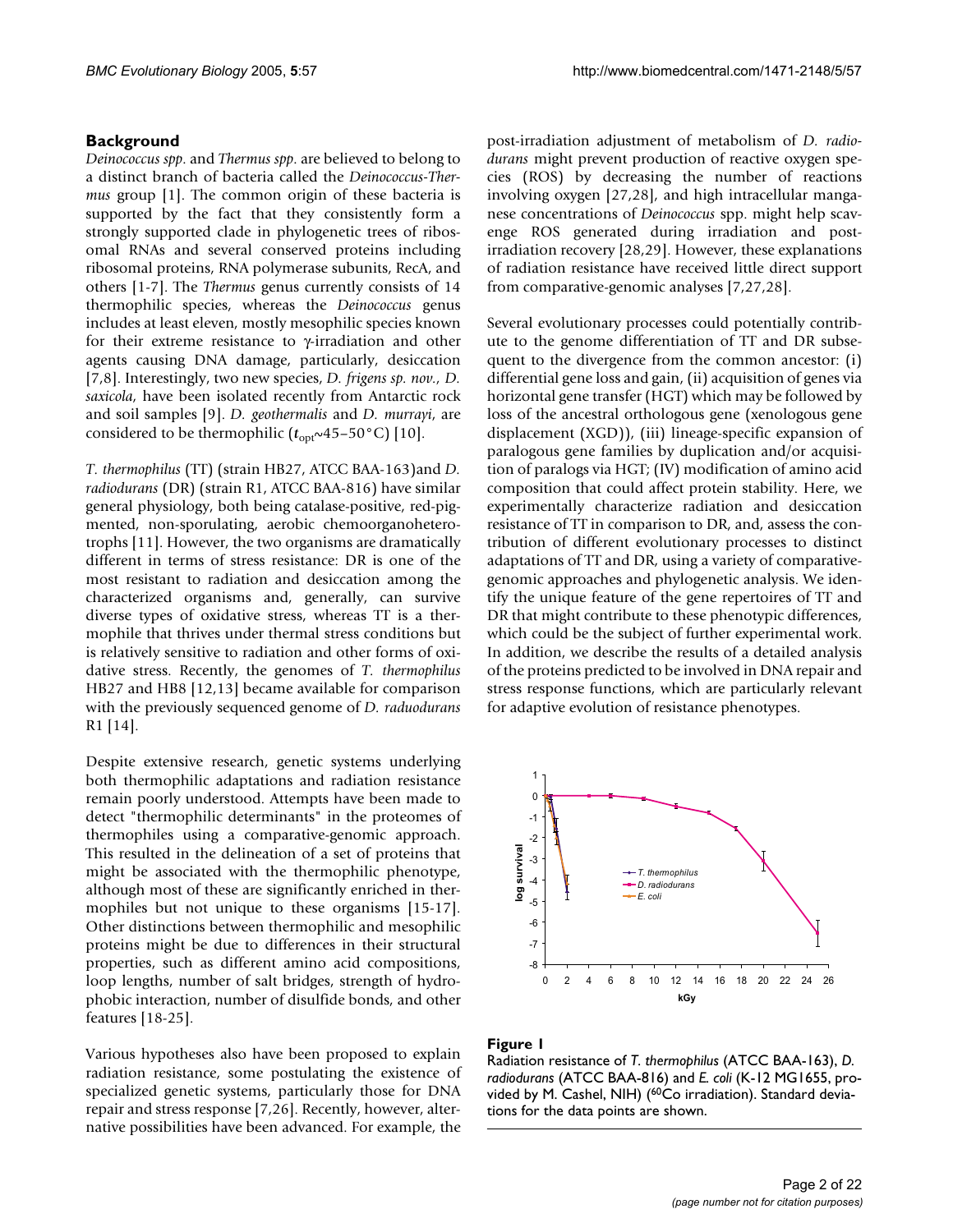

## Figure 2

Desiccation resistance of *T. thermophilus* (ATCC BAA-163), *D. radiodurans* (ATCC BAA-816) and *E. coli* (K-12 MG1655) (room temperature). Note that no surviving cells were obtained for cells desiccated at 65°C. Standard deviations for five data points are shown.

### **Results and discussion**

## *Experimental characterization of resistance to gammaradiation and desiccation, and determination of intracellular Mn/Fe ratio for* **T. thermophilus**

While the radiation- and desiccation-resistant phenotypes of DR and the thermal requirements of both TT and DR have been studied extensively ([7,12,30] and references therein), we are unaware of any detailed characterization of the response of TT to irradiation or desiccation. Therefore, we sought to investigate these properties in order to obtain a more complete picture of the differences in the stress response phenotypes of TT and DR. Not unexpectedly, we found that TT was much more sensitive to acute irradiation than DR. The survival curve of TT is similar to that of *Esherichia coli* K12. For DR, the radiation dose yielding 10% colony forming unit (CFU) survival  $(D_{10})$  is ~16 kGy, whereas for TT and *E. coli*, the  $D_{10}$  dose is ~0.8 kGy and  $\sim 0.7$  kGy, respectively (Figure 1). TT is also highly sensitive to desiccation. The 10% CFU desiccation survival frequency of DR is sustained after 30 days, while TT reaches the 10% CFU desiccation survival at  $\sim$ 10 hours (0.4% survival after 24 hours) and, by the 5th day, suffers essentially 100% lethality. The low resistance of TT to desiccation is observed regardless of the temperature and drying rate (see Additional file 1, "Desiccation of TT at 65°C"). The desiccation resistance of *E. coli* was found to be intermediate between those of TT and DR (Figure 2).

We recently reported a trend of intracellular Mn/Fe concentration ratios in bacterial IR resistance, where very high and very low Mn/Fe ratios correlated with very high and very low resistances, respectively [29]. We have also shown that growing *D. radiodurans* in conditions which limited Mn(II) accumulation, significantly lowered the cells' IR resistance [29]. These observations led to the hypothesis that the ratio of Mn to Fe in a cell might determine the relative abundance of different ROS induced during exposure to and recovery from IR [28,29]. At high concentrations, Mn(II) can act as true catalyst of the dismutation of superoxide  $(O_2^{\bullet})$ , with Mn cycling between the divalent and trivalent states; Mn redox-cycling scavenges both  $O_2$ <sup>\*</sup> and hydrogen peroxide [31]. In this context, we determined the intracellular Mn/Fe ratio of TT using an inductively coupled plasma-mass spectrometry method (ICP-MS), as previously described [29]. TT cells contained 0.211 ( $\pm$  0.0254) nmol Mn/mg protein and 4.54 ( $\pm$  0.778) nmol Fe/mg protein. The intracellular Mn/ Fe ratio of TT  $(D_{10}, \sim 0.8 \text{ kGy})$  is 0.047 compared to 0.0072 for *E. coli* (D<sub>10</sub>, ∼0.7 kGy), 0.24 for *D. radiodurans*  $(D_{10}, \sim 16 \text{ kGy})$ , and <0.0001 for *Pseudomonas putida* (D<sub>10</sub>,  $\sim$ 0.25 kGy) [29]. Thus, TT appears to be somewhat more sensitive to acute IR and desiccation than predicted by its Mn/Fe ratio, suggesting the possibility of more complex relationships between these two variables. Notably, scavenging of  $O_2^{\bullet\bullet}$  by Mn(II) is highly dependent on the availability of  $H_2O_2$ , which in TT would be expected to become limiting during recovery at 65°C because of thermal decomposition [32]; inefficient Mn redox-cycling can lead to Mn(III) accumulation, which is cytotoxic. Both DR and TT encode an ABC- type Mn transporter and a transcriptional regulator that probably regulates Mn homeostasis. Additionally, DR has a NRAMP family Mn transporter, for which there is no ortholog in TT.

## *Reconstruction of the gene-content tree and the gene repertoire of the common ancestor of* **Deinococcus and Thermus**

Information on the presence-absence of orthologous genes in a set of genomes can be used to produce a genecontent tree [33,34]. The topology of a gene-content tree may reflect not only the phylogenetic relationships between the compared species but lifestyle similarities and differences as well [33,35,36]. Given the dramatic differences in the lifestyles and resistance phenotypes of TT and DR, we were interested to determine whether or not the gene content of TT was most similar to that of DR or those of other thermophilic bacteria or, perhaps, even archaea. To this end, we assigned the proteins encoded in the TT genome to the Clusters of Orthologous Groups of proteins (COGs) [37] and, using the patterns of representation of species in COGs to calculate distances between species, reconstructed a gene-content tree as described previously [35]. In the resulting gene-content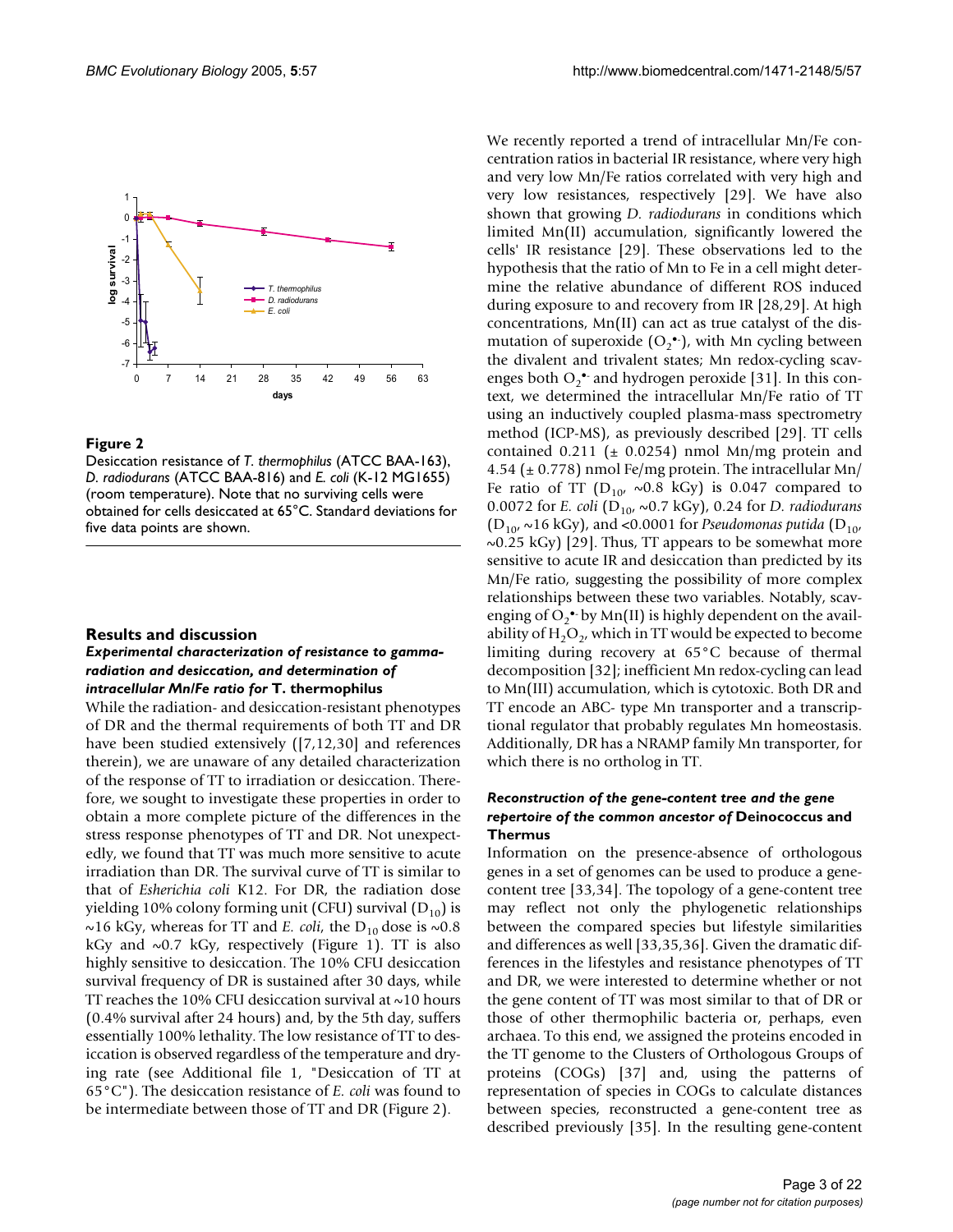

## in the CoGs  $\sim$  66 species included included included in the COG database on the patterns of presence-absence-absence-absence-absence-absence-absence-absence-absence-absence-absence-absence-absence-absence-absence-absence

Gene content tree constructed for 66 species included in the COG database on the basis of the patterns of presence-absence in the COGs. The *Thermus-Deinococcus* clade is marked by bold type. Black, bacteria; yellow, archaea; blue, eukaryotes.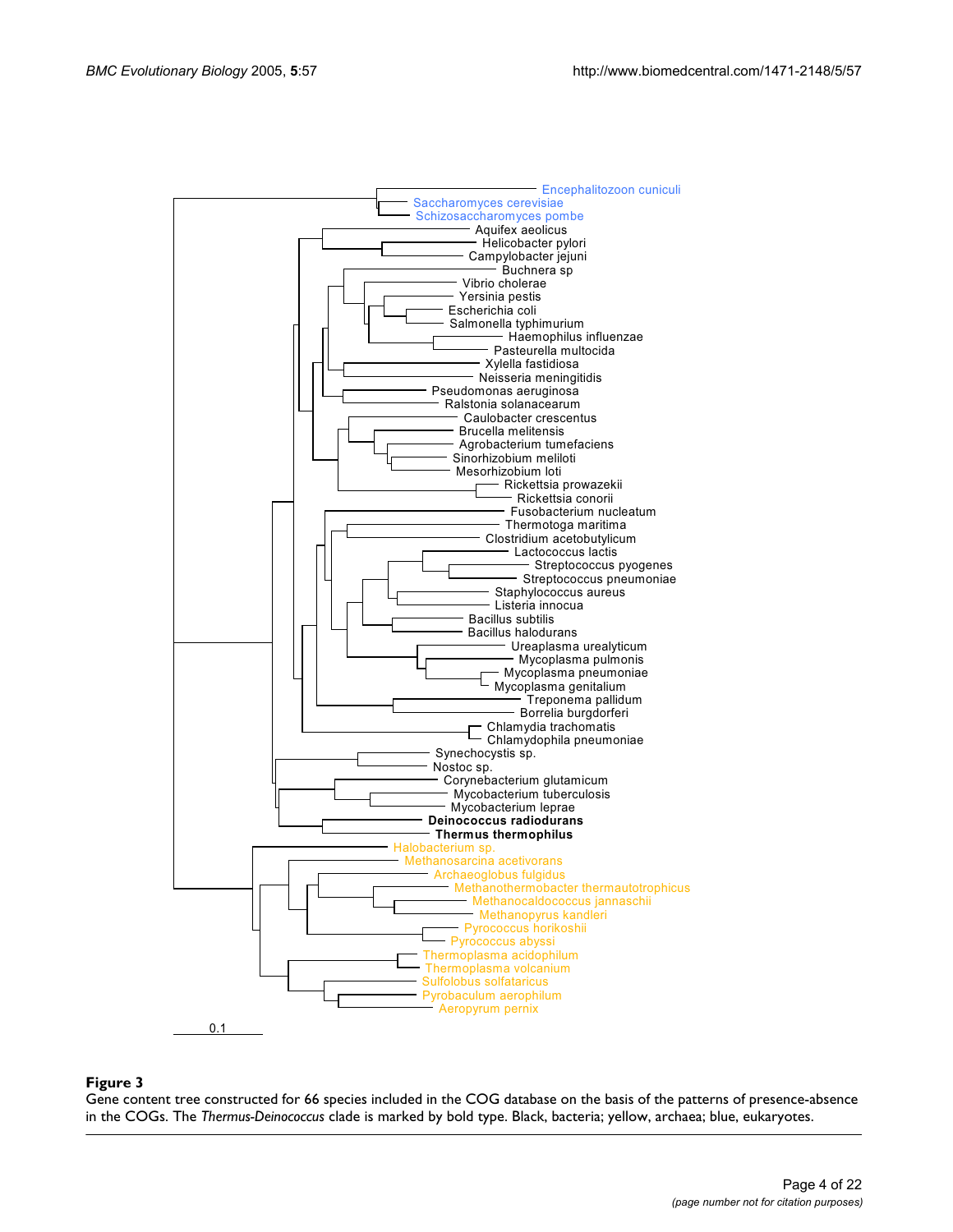

## **Figure 4**

The reconstructed evolutionary scenario for the *Thermus-Deinococcus* clade. LBCA – Last Bacterial Common Ancestor; DR-TT – the common ancestor of *Thermus-Deinococcus*  clade; TT – *T. thermophilus*; DR- *D. radiodurans*. Total number of COGs is shown in boxes for each node. '+' indicates inferred gene (COG) gain, and '-' indicates inferred loss.

tree, which included 62 sequenced genomes of prokaryotes and unicellular eukaryotes, TT and DR were confidently recovered as sister species, and the DR-TT lineage was positioned within a subtree that also included Actinobacteria and Cyanobacteria, several of which are known for their extreme radiation and desiccation resistances [38-40] (Figure 3). For this branch, the topology of the gene-content tree mimics the topologies of trees constructed with other approaches based on genome-wide data [34,35], indicating that the gene repertoires of these bacteria, and TT and DR in particular, have been diverging, roughly, in a clock-like fashion. To determine which genes were likely to have been lost and gained in each lineage, we reconstructed a parsimonious scenario of evolution from the last bacterial common ancestor (LBCA) to TT and DR, through their last common ancestor. The reconstruction was performed on the basis of the assignment of TT and DR proteins to COGs, together with COGbased phyletic patterns of 62 other sequenced bacterial and archaeal genomes [37], using a previously developed weighted parsimony method [41] (see Methods and Additional file 2). This approach assigns 1,310 genes (COGs) to the DR-TT common ancestor (Figure 4). Of these, 1,081 (~80%) were retained in both TT and DR and belong to their shared gene core. Since TT (2210 genes) has far fewer predicted protein-coding genes than DR (3191 genes), it seems likely that the divergence of the two involved substantial genome reduction in TT and/or genome expan-

| Table 1: Concordant and discordant phyletic patterns between |
|--------------------------------------------------------------|
| DR, TT, Aquifex aeolicus (AA) and Thermotoga maritima (TM)   |

|        | AA+TM+   | AA-TM-      |
|--------|----------|-------------|
| DR-TT+ | 47(21.7) | 110(135.3)  |
| DR+TT- | 23(48.3) | 326 (300.7) |

Note: Expected number of COGs under the assumption of independence is shown in parentheses. Probability, associated with the  $\chi^2$  test, is 2 × 10-12 for the complete 2 × 2 table and 3 × 10-6 for the 2 × 1 table (concordant vs. discordant).

sion in DR. However, the reconstruction results suggest that TT has not experienced massive genome reduction although the total gene flux (i.e., the sum total of genes inferred to have been lost and gained) during the evolution of this lineage was considerable, involving ~25% of the gene complement. In contrast, DR gained 272 COGs, with only 59 lost, which indicates substantial genome growth after the DR-TT divergence (Figure 4).

We were further interested in determining whether similarities existed among the gene repertoires of TT and two deeply-branching bacterial hyperthermophiles, *Aquifex aeolicus* (AA) and *Thermotoga maritima* (TM). We found that genes that are present in TT but not DR are significantly more likely to be present in AA and TM than genes present in DR but not TT (Table 1). In contrast, among the 170 TT genes inferred to have been lost, only 20 were present in both AA and TM. Thus, the gene repertoire of TT has significantly greater similarity with hyperthermophilic bacteria than the gene repertoire of DR, perhaps resulting from direct or parallel HGT (see also below).

The majority of the genes shared by TT and DR encode house-keeping proteins and are widespread in bacteria. Among those, 14 COGs are unusual in that they are not found in any other bacteria but instead are shared by TT and DR with archaea or eukaryotes. This set includes 8 subunits of the Archaeal/vacuolar-type H+-ATPase and six other COGs that consist of characteristic archaeal genes (phosphoglycerate mutase, COG3635; 2-phosphoglycerate kinase, COG2074; SAR1-like GTPase, COG1100; GTP:adenosylcobinamide-phosphate guanylyltransferase, COG2266; Predicted membrane protein, COG3374 ; Predicted DNA modification methylase, COG1041).

As noticed previously, some DR genes that belong to families well-represented in both bacteria and archaea showed clear archaeal affinity [42]. To assess how many genes of apparent "thermophilic" descent (either archaeal or bacterial) might already have been present already in the common DR-TT ancestor, we performed phylogenetic analysis of genes that were assigned to the DR-TT ancestor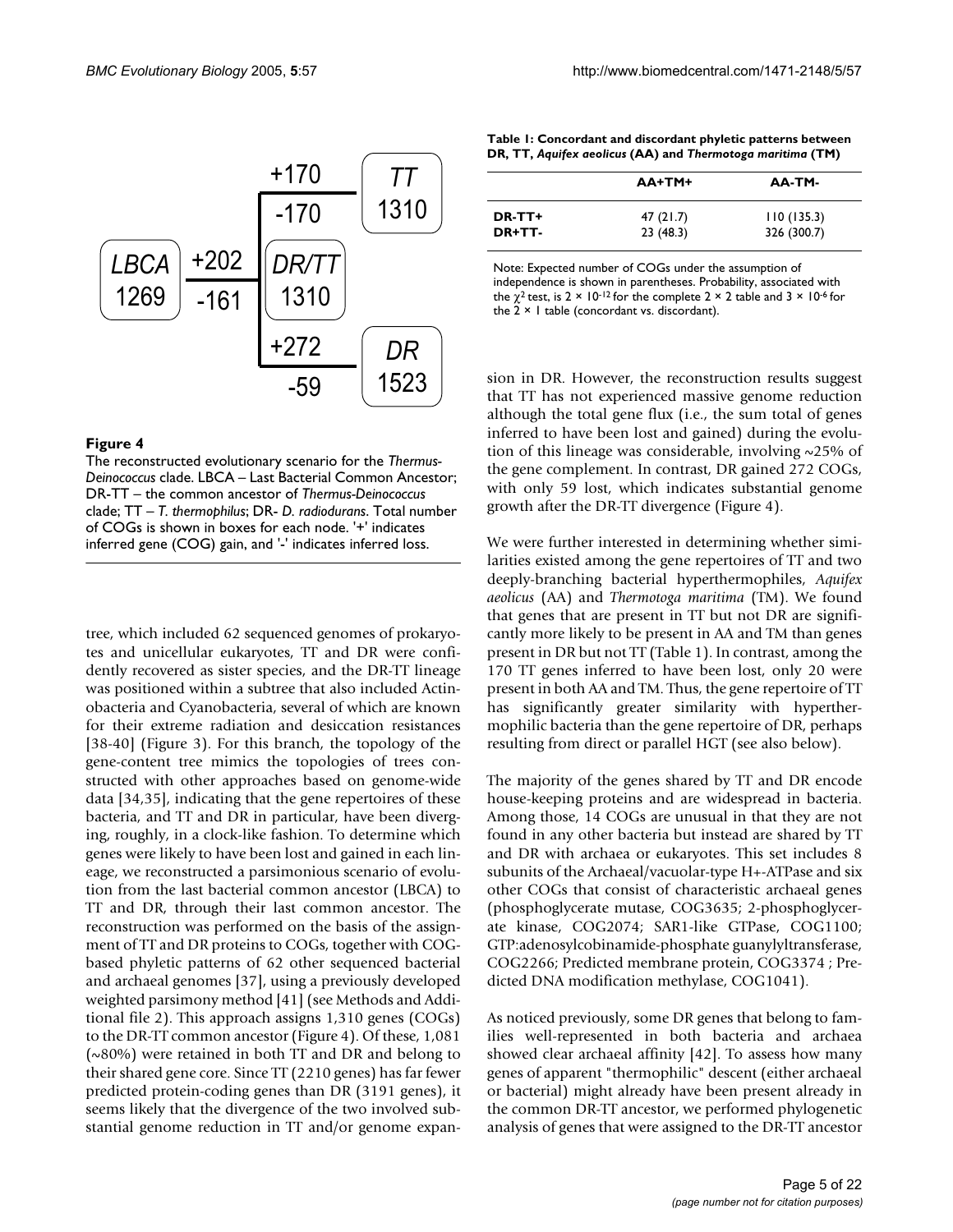and had 3 of the 5 best hits to the genes from thermophiles (both archaeal and bacterial; see Additional file 1: "Phylogenetic analysis of the genes of the reconstructed DR-TT common ancestor"). We found that at least 122 genes ( $\sim$ 10% of the predicted gene repertoire of the DR-TT common ancestor) of the originally selected 205 genes showed an affinity to thermophilic species, i.e., either a branch of two orthologous genes from DR and TT, or a DR or TT gene (in cases when the respective ortholog apparently was lost in the other lineage) clustered with thermophiles (see Additional file 1, table 1S; and Additional file 6). Due to the fact that many tree topologies are highly perturbed by multiple HGT events and may be inaccurate due to differences in evolutionary rates between lineages, this is only a rough estimate of the number of "thermophilic" genes in the DR-TT ancestor. In particular, it cannot be ruled out that some of the ancestral "thermophilic" genes, which are currently present in TT but not DR (10 such genes out of 122 tested genes), have been acquired by TT via XGD (see Additional file 1, table 1S). Taken together, these observations suggest the possibility of ecological contacts between the DR-TT ancestor and hyperthermophilic archaea and/or bacteria, leading to substantial acquisition of "thermophilic" genes via HGT.

## *Gene gain and loss in* **Thermus**

Our reconstruction of the evolutionary events that occurred after the divergence of the TT and DR lineages from the common ancestor delineated the sets of genes that likely have been gained and lost by each lineage (Figure 4). We first consider in greater detail the pattern of gene loss and gain in TT. The absence of certain metabolic genes in TT creates gaps in its metabolic pathways, some of which are essential. However, TT is capable of synthesizing all amino acids, nucleotides and a majority of cofactors, suggesting that the gaps are filled by analogous or at least non-orthologous enzymes. Several such cases have been described. For example, TT and DR encode unrelated thymidylate synthases, DR2630 (COG0207) and TTC0731 (COG1351). The classical, folate-dependent thymidylate synthase (COG0207) present in DR is probably ancestral in bacteria and apparently was displaced via HGT in the *Thermus* lineage by the flavindependent thymidylate synthase, typical of archaea and bacterial thermophiles. In other cases, the substituted analogous enzymes or pathways remain uncharacterized. For instance, the displacement of the folate-dependent thymidylate synthase with the flavin-dependent type in the TT lineage and in other bacteria and archaea correlates with the apparent loss of dihydrofolate reductase (folA, COG0262), which catalyzes the last step of the tetrahydrofolate biosynthesis pathway. Since tetrahydrofolate is an essential cofactor, a displacement appears most likely. Recently, it has been shown that the halobacterial FolP-FolC fusion protein complemented a *Haloferax volcanii* *folA* mutant [43]. Thus, it appears likely that FolC and FolP in TT and other organisms complement the activity of FolA although the existence of an unrelated, as yet uncharacterized dihydrofolate reductase cannot be ruled out.

In addition, TT does not encode two enzymes for pyridoxal phosphate biosynthesis (pdxK, COG0259 and pdxH, COG2240), while DR has a complete set of enzymes of this pathway. Our reconstructions suggest that *pdxK* was likely lost in the TT lineage, whereas DR probably independently acquired *pdxH*. However, the pathway is likely to be functional in both organisms. Since similar gaps in the pyridoxal phosphate biosynthesis are seen in a variety of prokaryotes [44], it appears that, for at least some steps of this pathway, there exists a set of distinct enzymes which remain unidentified.

Some systems apparently were completely lost in the TT lineage. These include the urease complex, the ramnose metabolism pathway, acyl CoA:acetate/3-ketoacid CoA transferase, fructose transport and utilization, and glycerol metabolism. Notably, most of these systems are also absent in thermophilic bacteria and many thermophilic archaea.

In contrast to DR, the genes that appear to have been acquired by TT show a clear connection to the thermophilic lifestyle. In particular, TT seems to have acquired 23 gene families from the set of putative thermophilic determinants [17], whereas the common DR-TT ancestor had 5 genes from the list, and DR seems to have acquired only one (see Additional file 3). The majority of these proteins (17 of 31) are encoded in the TT megaplasmid and 11 belong to the predicted mobile DNA repair system characteristic of thermophiles [16,45] (Figure [7](#page-6-0)A; see details below). In addition, TT has acquired 4 "archaeal" genes that are not encoded in any of the genomes of mesophilic bacteria assigned to COGs (peptide chain release factor 1, COG1503; DNA modification methylase, COG1041; and two membrane proteins, COG3462 and COG4645).

The Sox-like sulfur oxidation system is among the group of genes that were apparently acquired in the TT lineage. The TT Sox operon is partly similar to the one identified in AA (see Additional file 1, Figure 2S), and might have been horizontally transferred between the AA and TT lineages with subsequent local rearrangements. The presence of the Sox operon in TT suggests that this bacterium can use reduced sulfur compounds as a source of energy and sulfur. Another system likely acquired by TT is lactose utilization (at least three proteins: LacZ, COG3250; GalK, COG0153; GalT COG1085; GalA, COG3345). This sys-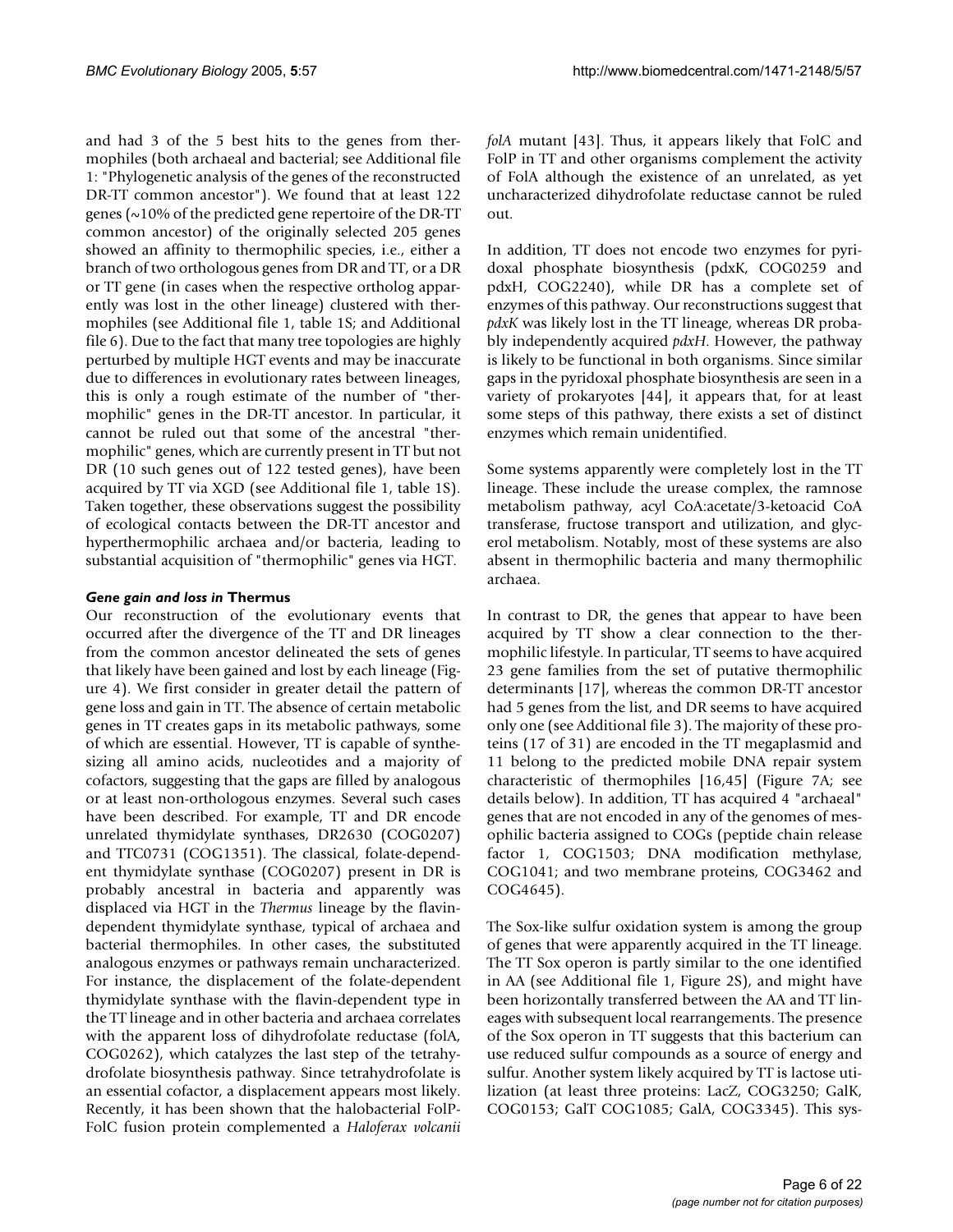<span id="page-6-0"></span>

## **A.** genome of **Figure 7** Organization of genes encoding the putative th *D. geothermalis* ermophyle-specific DNA repair system in two *Thermus* strains and the draft

**A.** Organization of genes encoding the putative thermophyle-specific DNA repair system in two *Thermus* strains and the draft genome of *D. geothermalis*. The boxes on top of the figure show COG numbers. Genes are shown by block arrows indicating the direction of transcription and identified by their systematic names. For each column of the alignment, the corresponding COG number and predicted function is indicated. *D. geothermalis'* genes are connected with respective orthologs in both TT strains by a straight line. Generally, orthologous genes are shown by the same color and pattern. The exceptions are the RAMP proteins of COGs 1336, 1367, 1604, 1337 and 1332, which are all shown in pink. Other, more distant RAMPs are also shown in pink, with different patterns [16]. Proteins that do not belong to COGs but have homologs in other species are marked by diamonds. Abbreviations: HEL, predicted helicase, HD nuclease – HD conserved motif containing predicted nuclease conserved region; POL – novel predicted polymerase, RECB – predicted nuclease of RecB family; **B.** Comparison of gene organization in the region of the megaplasmid coding for reverse gyrase in two TT strains. The shorter gyrase gene in HB27 indicates truncation. Abbreviations: REVGYR, reverse gyrase, MET\_PR – predicted metal-dependent protease; REC\_DNA – threedomain fusion protein (DnaQ endonuclease, DinG helicase, and RecQ helicase).

tem is also present in TM, which indicates that sugars can be utilized as carbon sources by thermophilic bacteria.

## *Gene gain and loss in* **Deinococcus**

The DR lineage has apparently acquired many more genes than it has lost (Figure 4). The majority of the genes lost by DR encode enzymes of energy metabolism and biosynthesis of cofactors. One example is the loss of the three subunits of pyruvate:ferredoxin oxidoreductase, which is one of the several known systems for pyruvate oxidation, a key reaction of central metabolism. Another example of gene loss in DR involves the three subunits of NAD/NADP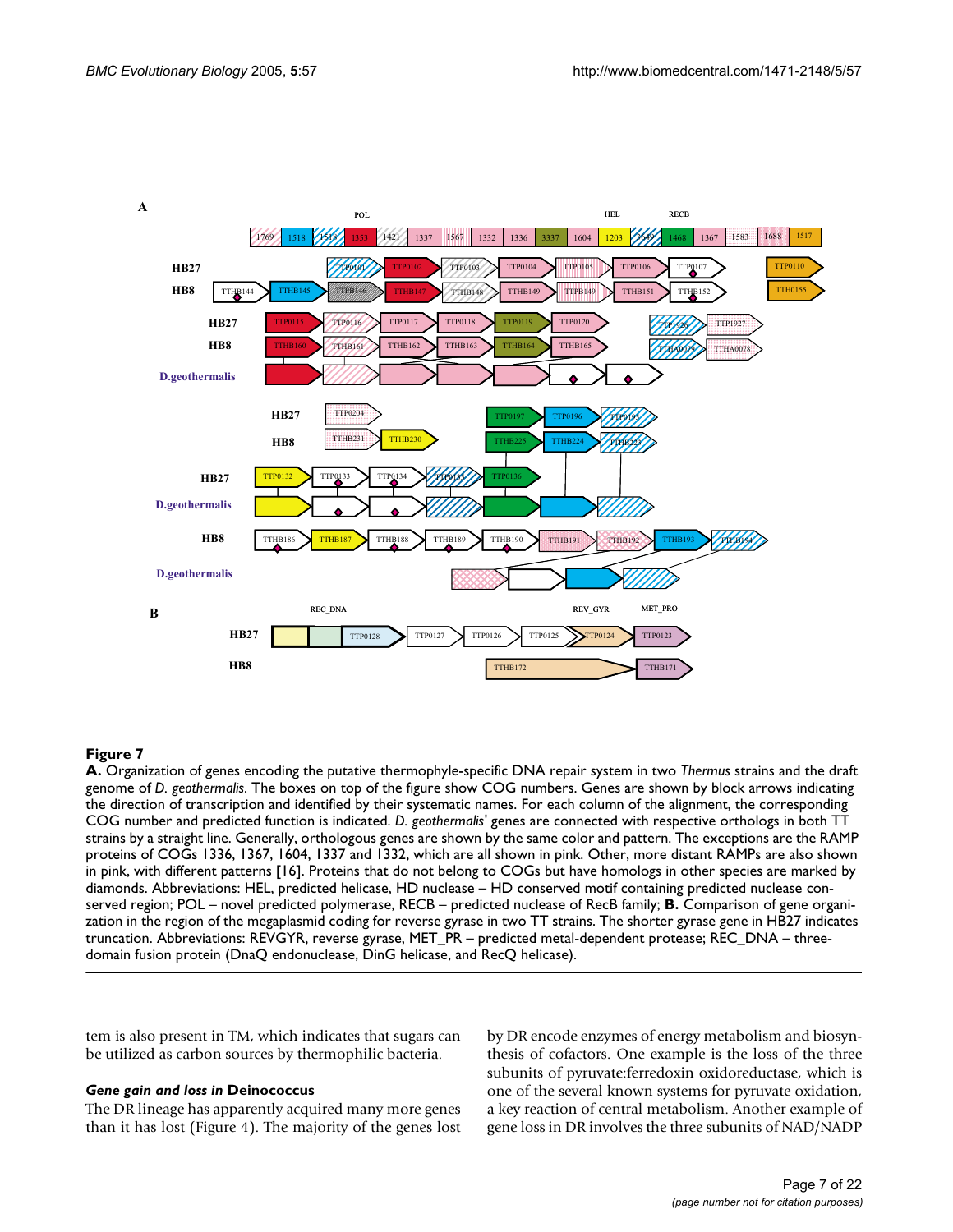transhydrogenase, which is responsible for energydependent reduction of NADP+ [46]. In addition, the DR lineage lost four enzymes of NAD biosynthesis and six enzymes of cobalamine biosynthesis, and consistently, DR is dependent on an exogenous source of NAD for growth [28,47].

A conspicuous number of genes apparently acquired by the DR lineage encode systems of protein degradation and amino acid catabolism (*e.g*., urease, DRA0311-DRA0319, and a predicted urea transporter, DRA0320-DRA0324; histidine degradation system, DRA0147-DRA0150; monoamine oxidase, DRA0274; lysine 2,3-aminomutase, DRA0027; kynureninase and tryptophan-2,3-dioxygenase, DRA0338-DRA0339; peptidase E, DR1070, and carboxypeptidase C, DR0964; and D-aminopeptidase, DR1843 (see Additional file 4). A similar trend is observed for the expansion of several protein families in DR, such as secreted subtilisin-like proteases (see below). Additionally, DR acquired two three-subunit complexes of aerobic-type carbon monoxide dehydrogenase (DRA0231-DRA0233 and DRA0235-DRA0237); oxidation of CO by this enzyme might be used as an energy source as shown for some bacteria [48]. Acquisition and expansion of these metabolic systems, together with the loss of certain biosynthetic capabilities, supports the possibility that metabolic restructuring could impact oxidative stress resistance in DR by decreasing the need for high-energy-dependent cellular activities. Energy production through the respiratory chain is one major source of free radicals in the cell [49].

DR has many more genes for proteins involved in inorganic ion transport and metabolism than TT. In particular, DR has acquired the multisubunit Na+/H+ antiporter (7 genes), K+-transporting ATPase (3 genes), and the FeoA/ FeoB Fe transport system. This abundance of ion transport systems might be indirectly linked to oxidative stress resistance through regulation of membrane ion gradients and Mn/Fe homeostasis (see above).

DR is more dependent than TT on peptide-derived growth substrates [47] and has a more complex stress response circuitry. Consistent with this, the signal transduction systems of DR, as predicted by genome analysis, are considerably more elaborate than those of TT. In particular, DR has at least 33 COGs (15 probably acquired after the divergence from the common ancestor with TT) related to signal-transduction functions that are not represented in TT as compared to 12 (5 acquired) such COGs in TT. Furthermore, although most of the signal-transduction domains are shared by DR and TT, the domain architectures of the respective multidomain proteins are completely different ([7] and KSM, unpublished observations).

Among the genes apparently acquired by DR, two encode multidomain proteins containing distinct periplasmic ligand-binding sensor domains (DRA0202, COG5278 and DR1174, COG3614). Another protein, DRA0204, contains the CHASE3 domain [50] and is located in a predicted operon with superoxide dismutase (DRA0202), indicating a function in oxidative stress response. The protein DR0724 contains the SARP domain which is involved in apoptosis-related signaling pathways in eukaryotes [51] but its function in bacteria is unknown. The roles of the other signal transduction proteins of DR are even less clear, with the notable exception of a phytochrome-like protein (DRA0050) that apparently was acquired by DR from a bacterial source and has been implicated in UV resistance [52].

Additionally, DR has many genes (25 COGs) encoding systems for microbial defense; TT has only 14 COGs in this category, 13 of which are shared with DR. At least 7 genes for restriction-modification system subunits were specifically acquired by the DR lineage, along with several antibiotic-resistance enzymes. This difference might be linked to the reduced metabolic capabilities of DR, which is dependent on nutrient-rich conditions for growth and, perhaps, encounters more microbial species than TT.

The previous analysis of the DR genome revealed 15 genes that appear to have been horizontally transferred from unexpected sources, such as eukaryotes and viruses [7]; only two of these 15 genes are present in TT, the desiccation-related protein of the ferritin family and the Uma2 like family proteins (see discussion of these proteins below). Two desiccation-related proteins have been shown to be involved in desiccation but not radiation resistance [53]; Ro ribonucleoprotein is apparently involved in UV resistance [54], and topoisomerase IB, while active, has no known role in DR [55]. So far, none of these genes has been linked experimentally with radioresistance in DR.

## *Identification of xenologous gene displacement by phylogenetic analysis*

It is well-established that HGT has made major contributions to the gene repertoires of most thermophilic bacteria as supported by the presence of numerous genes with unexpectedly high similarity to and/or phylogenetic affinity with genes typical of hyperthermophilic archaea [56- 60]. These cases include even those proteins that have orthologs in mesophilic bacteria but, as shown by phylogenetic analysis, have clear affinity to archaea or thermophilic bacteria from distant bacterial lineages, which is indicative of XGD [57]. To investigate the impact of HGT from thermophiles leading to XGD on the evolution of the gene repertoire of TT, we determined the taxonomic affiliations of the proteins from the common gene core of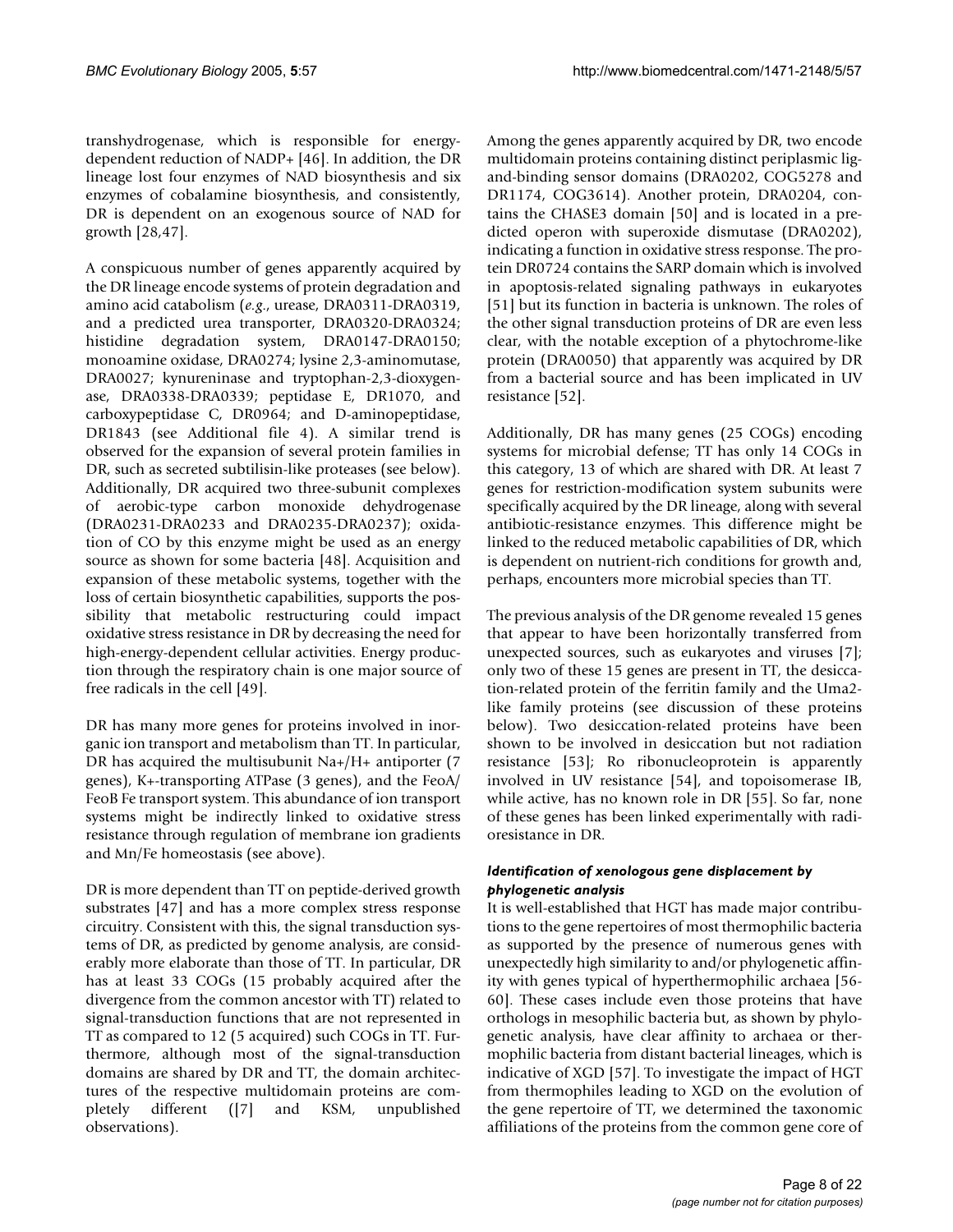TT and DR. We used the taxonomic distribution of best hits in BLAST searches for preliminary identification of HGT candidates, followed by a detailed phylogenetic analysis of selected genes.

As expected, compared to DR, TT has a notable excess in the fraction of best hits to thermophilic bacteria and archaea for both core and non-core proteins (Figure 5A; and see Additional file 5). However, it has been reported that the best BLAST hit does not always accurately reflect phylogeny [61]. In particular, artifacts of best hit analysis may be caused by similar biases in the amino acid composition of proteins in TT and other thermophiles, as demonstrated previously [62,63]. To assess these effects systematically, we performed phylogenetic analysis of 112 TT proteins and 21 DR proteins from the common core that had their respective best hits in thermophiles (see Additional file 7). Despite the fact that all these trees were built for families in which TT and DR proteins were not mutual best hits in the non-redundant protein sequence database (National Center for Biotechnology Information, NIH, Bethesda), more than half of the trees (69 trees, 52%) recovered a DR-TT clade, 39 of these grouping this clade with mesophiles and 30 with thermophiles (Figure 5B). Nevertheless, the difference of evolutionary patterns of DR and TT came across clearly in this analysis: a reliable affinity with thermophiles was detected for 18 TT proteins and only one DR protein. The former cases are likely to represent HGT into the TT lineage from other thermophiles, whereas the only "thermophilic" gene of DR may involve the reverse direction of HGT, from the DR lineage to *Thermoanaerobacter tencongiensis* (data not shown).

Amino acid composition bias is known to affect not only sequence similarity searches but phylogeny reconstruction as well [64]. We tested this effect on our data set by comparing the sequence-based maximum likelihood trees to the neighbor-joining trees reconstructed from the amino acid frequencies of corresponding proteins (see Additional file 1, "Influence of amino acid composition on phylogenetic reconstructions"). We found that, in the majority of cases (>80%), the topology of the sequencebased tree was not congruent with that of the amino acid composition tree; thus, the effect of the amino acid composition on the breakdown shown in Figure 5B is unlikely to be substantial. Taken together, these results suggest that XGD involving genes from thermophiles made a measurable contribution to the evolution of the core gene set of TT after the divergence from the common DR-TT ancestor; no such contribution was detected in the case of DR. While this interpretation seems most plausible given the ecological proximity of TT and other thermophiles, it cannot be ruled out that the observed patterns (Figure 5B) are partially explained by XGD with genes from mesophilic

bacteria in the DR lineage. More generally, these results emphasize that the taxonomic distribution of best database hits can be taken only as a rough and preliminary indicator of HGT.

Among the cases of potential XGD supported by phylogenetic analysis, there are two ribosomal proteins, L30 and L15, which are encoded by adjacent genes within a conserved ribosomal operon. The proteins encoded by surrounding genes in these operons showed clear affinity to the corresponding DR orthologs (data not shown). In phylogenetic trees of L30 and L15, the TT proteins reliably clustered with orthologs from bacterial hyperthermophiles and not with the corresponding DR orthologs (Figure [6A](#page-10-0) and [6](#page-10-0)B). The congruent evolutionary patterns seen with these two ribosomal proteins encoded by adjacent genes suggest that this gene pair has been replaced via XGD *in situ*, without disruption of the operon organization [65]. Additional cases of apparent XGD, where DR confidently partitions into the mesophilic clade, whereas TT belongs to the thermophilic clade, are shown in Figure [6](#page-10-0)C, D (in each of these cases, the thermophilic clade has an admixture of mesophilic species whereas the mesophilic clade includes no thermophiles).

The apparent lineage-specific HGT in DR and TT was not limited to XGD or to acquisition of genes from thermophiles. Additional examples of various types of HGT supported by phylogenetic analysis are given in Table [2.](#page-11-0)

## *Expanded families of paralogs*

Most bacterial lineages contain unique sets of expanded paralogous gene families [66]. This notion was borne out by the present comparative-genomic analysis of DR and TT. None of the expanded families that have been detected during the previous detailed analysis of the DR genome [7] was expanded in TT, and many were missing altogether. This strongly suggests that extensive gene duplication and acquisition of new pseudoparalogs via HGT, which led to the expansion of these families in DR, occurred after the divergence from the common ancestor with TT, and could contribute to the specific adaptations of DR (Table [3\)](#page-12-0). Expansion of several other families in DR was revealed in the course of the present comparison with TT. One notable example is the family of predicted membrane-associated proteins (DR2080, DR1043, DR1952, DR1953, DR1738), which are encoded adjacent to transcriptional regulators of the PadR-like family (COG1695; 9 paralogs in DR, none in TT) (Table [3\)](#page-12-0). PadR-like regulators are involved in the regulation of the cellular response to chemical stress agents, derivatives of phenolic acid [67]. Another previously unnoticed paralogous family that is expanded in DR includes proteins containing the MOSC (MOCO sulfurase C-terminal) domain (COG2258, four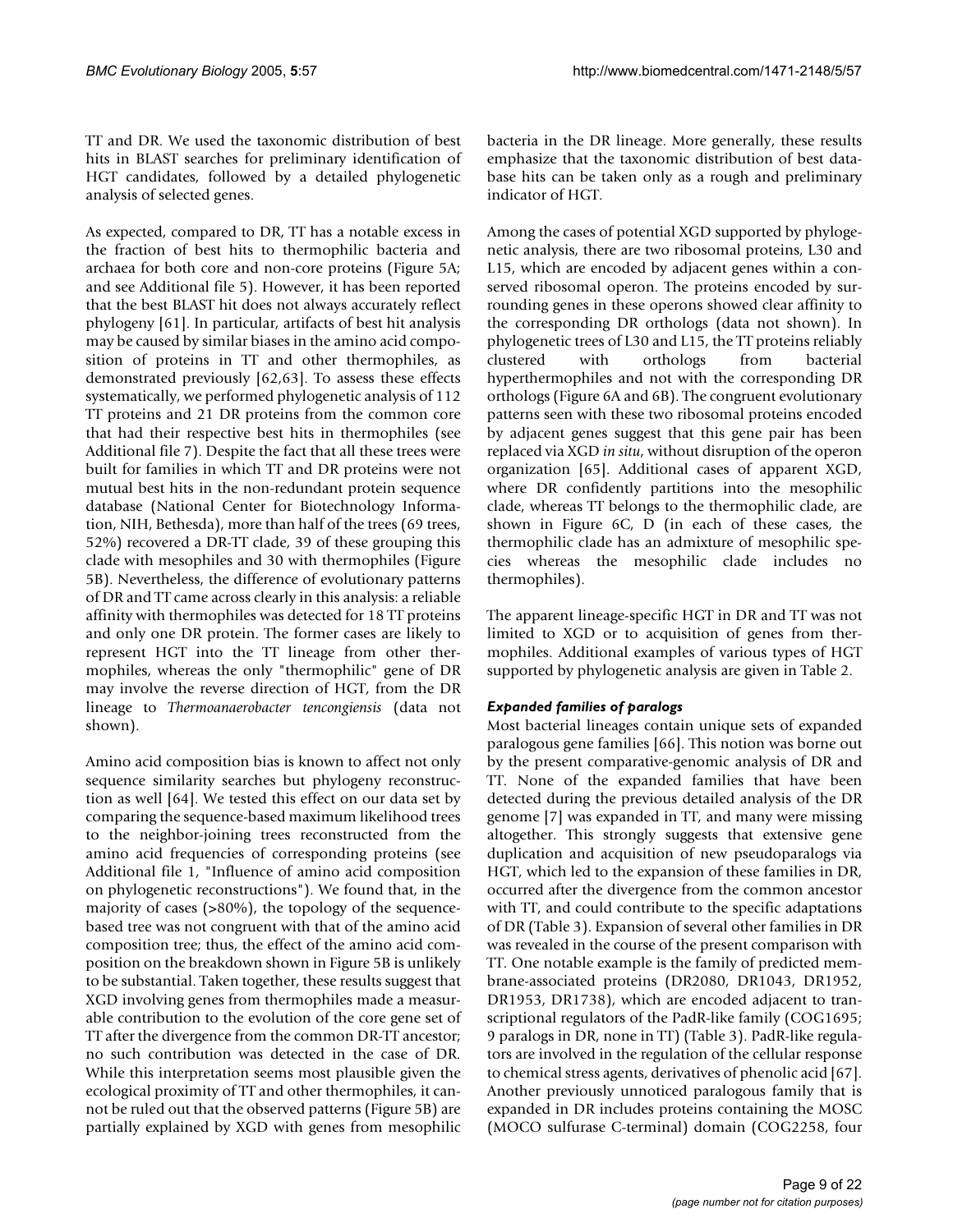

B



## Figure 5

Taxonomic affinities of TT and DR proteins. A. Distribution of the numbers of best hits to proteins from thermophiles for core and non-core proteins of DR and TT. B. Distribution of phylogenetic affinities of proteins from the DR-TT core that have best hit to proteins from thermophiles.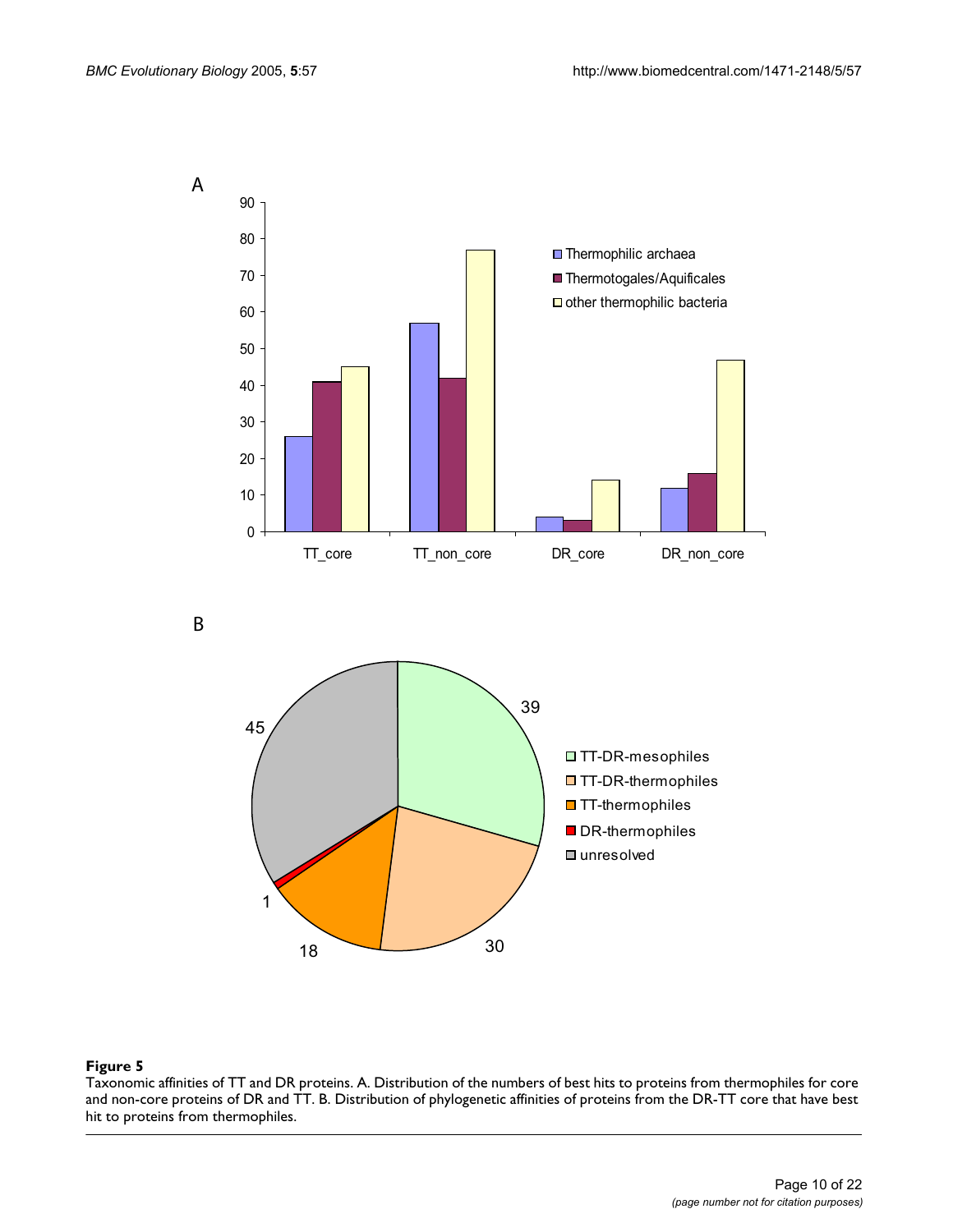<span id="page-10-0"></span>

## Phylogenetic trees for selected TT gene **Figure 6** s with apparent XGD involving an ortholog from a thermophilic species

Phylogenetic trees for selected TT genes with apparent XGD involving an ortholog from a thermophilic species. Maximumlikelihood unrooted trees were constructed and bootstrap probabilities were computed using the MOLPHY program. Branches with bootstrap probability >70% are marked by black circles. Each leaf is denoted by the standard gene identifier (for the the complete list of correspondence between genes and species, see Additional file 1: "Gene identifiers and species names for figure 6"). The DR and TT genes are boxed. Genes from thermophilic species are shown in red. A. Ribosomal protein L30. B. Ribosomal protein L15. C. Thiamin biosynthesis protein ThiC. D. tRNA thiolation enzyme TtcA.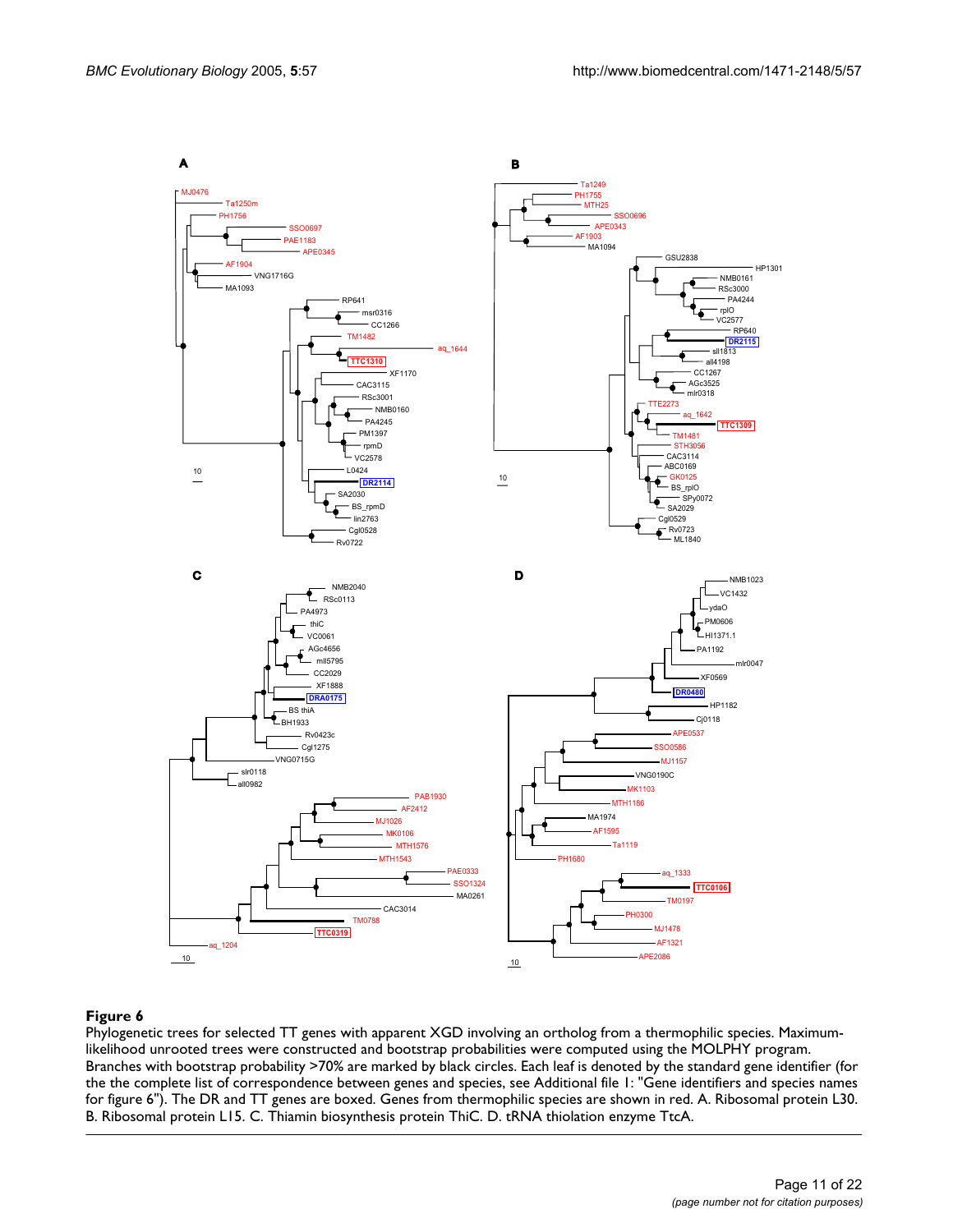| <b>Selected horizontally</b><br>transferred genes/operons                                 | T. thermophilus Protein ID             | D. radiodurans Protein ID    | Comment                                                                                                                        |
|-------------------------------------------------------------------------------------------|----------------------------------------|------------------------------|--------------------------------------------------------------------------------------------------------------------------------|
|                                                                                           |                                        | Xenologous gene displacement |                                                                                                                                |
| Ribosomal protein L15<br>(COG0200)                                                        | <b>TTC1309</b>                         | <b>DR2115</b>                | Proteobacterial affinity of DR;<br>Affinity to Thermatoga/Aquifex/<br>other Gram-positive bacteria in<br>тт                    |
| Ribosomal protein L30/L7E<br>(COG1841)                                                    | <b>TTC1310</b>                         | <b>DR2114</b>                | Thermatogales/Aquifecales version<br>in TT, affinity to other bacteria in<br><b>DR</b>                                         |
| Thiamine biosynthesis protein<br><b>ThiC (COG0422)</b>                                    | <b>TTC0319</b>                         | <b>DRA0175</b>               | Proteobacterial affinity in DR;<br>Cyanobacteria/Actinobacterial<br>affinity in TT                                             |
| Threonine synthase (COG0498)                                                              | TTC0117                                | <b>DRA0360</b>               | Proteobacterial version in DR;<br>Cyanobacteria/Actinobacterial<br>affinity in TT                                              |
| Trk system potassium uptake<br>protein trkG, trkA (COG0168,<br>COG0569)                   | TT0809, TT0810                         | DR1667, DR1668; DR1666       | Archaeal version in TT; Gram-<br>positive version in DR                                                                        |
| Ribonucleoside-diphosphate<br>reductase alpha chain and beta<br>chains (COG0208, COG0209) | TTP0162, TTP0161                       | DRB0108, DRB0109             | Proteobacterial affinity for TT;<br>affinity with Gram-positive bacteria<br>in DR                                              |
| Paralogous genes acquisition                                                              |                                        |                              |                                                                                                                                |
| 5-formyltetrahydrofolate cyclo-<br>ligase (COG0212)                                       | <b>TTC1247, TTC1803</b>                | <b>DR1815</b>                | Gram-positive version in DR and<br>TT; additional pseudoparalog<br>TT1803 appears to be of archaeal<br>origin                  |
| Non-orthologous gene displacement/acquisition                                             |                                        |                              |                                                                                                                                |
| Thymidylate synthase                                                                      | TTC0731 (COG1351)                      | DR2630 (COG0207)             | Represented by two non-<br>homologous genes in DR<br>(protobacterial version) and TT<br>(orthologs in Treponema,<br>Wolbachia) |
| Purine-nucleoside phosphorylase<br>(purine degradation enzyme)                            | TTC1070 (COG0813) TTC0194<br>(COG0005) | DR2166 (COG0813)             | TT has two non-homologous<br>enzymes; TTC0194 probably was<br>acquired from a thermopilic<br>source                            |

<span id="page-11-0"></span>**Table 2: Examples of horizontally transferred genes in TT and DR**

paralogs in DR and one in TT). These proteins have been predicted to function as sulfur-carriers that deliver sulfur for the formation of sulfur-metal clusters associated with various enzymes [68]. One of these genes (DR0273) forms a predicted operon with genes for a Nudix hydrolase and a monooxygenase, suggesting that these proteins might comprise a distinct stress response/house-cleaning complex.

Several paralogous families are specifically expanded in TT (Table [4\)](#page-13-0). The largest of these (15 paralogs compared to three in DR) is the Uma2 family that is highly expanded in cyanobacteria but otherwise seen in only a few bacteria. The function(s) of these proteins is unknown; the presence of conserved acidic residues suggests that they might be uncharacterized DNA-binding proteins [69]. The expansion of predicted sugar transporters in TT and the paucity of extracellular proteases (including subtilases) is unexpected because it has been shown that TT is predominantly a proteolytic rather than a saccharolytic organism [70]. However, it should be noted that TT, unlike DR, has not been observed to secrete proteases (data not shown).

Notably, several protein families that are expanded in TT but are absent in DR belong to the set of potential thermophilic determinants (HEPN nucleotide-binding domain; predicted phosphoesterases related to the Icc protein) [17] or are expanded in thermophylic archaea (PIN-like nuclease domain, minimal nucleotidyl transferases, UspA-like nucleotide-binding domain) [71], Table [4](#page-13-0)). In particular, TT has three paralogs of the archaea-specific tungsten-containing aldehyde ferredoxin oxidoreductase (TTC0012, TTC1834, TTP0122, TTP0212), which is the first occurrenceof this enzyme in thermophilic bacteria. However, these enzymes are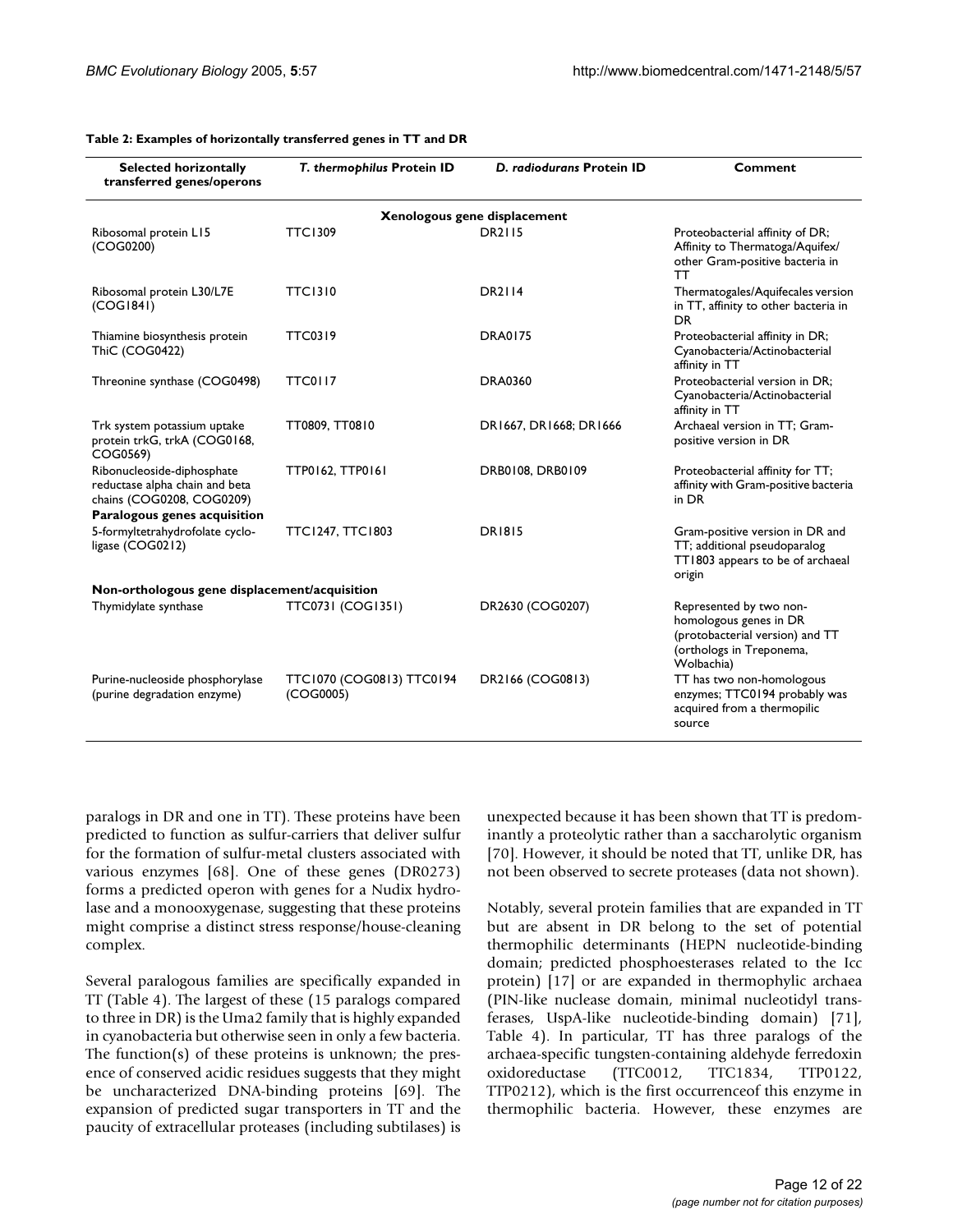#### <span id="page-12-0"></span>**Table 3: Paralogous gene families expanded in DR**

| <b>Description</b>                                                                           | <b>COG</b> numbers                    | Number of representatives in<br><b>DR</b>     | Number of representatives in<br>тт |
|----------------------------------------------------------------------------------------------|---------------------------------------|-----------------------------------------------|------------------------------------|
| Widespread families expanded in DR                                                           |                                       |                                               |                                    |
| MutT-like phosphohydrolases<br>(Nudix)                                                       | COG0494, COG1051                      | 17,5                                          | 5,5                                |
| Calcineurin-like phosphoesterase                                                             | COG1768, COG1408, COG1692,<br>COG0639 | $\vert \cdot \vert$ ; $\vert \cdot \vert$ ; 9 | 1; 0; 1; 2                         |
| Lipase-like alpha/beta hydrolase                                                             | COG0596, COG0400                      | 10; 1                                         | $6;$ 1                             |
| Subtilisin-like protease                                                                     | COG1404                               | $\overline{10}$                               | $\overline{2}$                     |
| Sugar deacetylase                                                                            | COG2120                               | 6                                             | 4                                  |
| PadR-like transcriptional<br>regulators (possibly involved in<br>chemical stress response)   | <b>COG1695</b>                        | 9                                             | 0                                  |
| MOSC sulfur-carrier domains                                                                  | COG2258                               | 4                                             | ı                                  |
| FlaR like kinases                                                                            |                                       | 3                                             | 0                                  |
| LigT phosphatases (may participate<br>in RNA repair or methabolism)                          |                                       | 3                                             | $\overline{2}$                     |
| McrA endonuclease                                                                            | COG1403                               | 5                                             | I                                  |
| TerZ family (could confer<br>resistance to a variety of DNA-<br>damaging agents)             | COG2310                               | $\overline{7}$                                | 0                                  |
| PRI family (stress response)                                                                 | COG2340                               | 5                                             | I                                  |
| DinB family (DNA damage and<br>stress inducible proteins)                                    | COG2318; no COG                       | 3:10                                          | I                                  |
| Transcriptional regulators<br><b>Unique DR families</b>                                      |                                       | 5                                             | 0                                  |
| <b>GRXGG</b> repeats containing<br>protein                                                   |                                       | DR0082, DR2593, DR1748                        | No                                 |
| Alpha/beta proteins, tryptophan-<br>rich                                                     |                                       | DR2532, DR2457                                | No                                 |
| Proteins with GXTXXXG and<br>CXPXXXC motifs (DR0871 has                                      |                                       | DR0871, DR1920, DR2360                        | No                                 |
| duplication of the domain)<br>Secreted alpha/beta proteins with<br>a single conserved domain |                                       | DR1251, DR1319, DR1545                        | No                                 |
| Predominantly alpha-helical<br>proteins                                                      |                                       | DR0481, DR1195, DR1301                        | No                                 |
| Predominantly alpha-helical<br>proteins                                                      |                                       | DR0387, DR2038+DR2039                         | No                                 |
| Predicted metabolic regulator<br>containing V4R domain                                       |                                       | DR2179, DR1611                                | No                                 |
| Predicted sirohydrochlorin<br>cobaltochelatase                                               | COG2138                               | DRA0012, DR2241                               | No                                 |
| Conserved histidine rich protein<br>(now also found in Caulobacter<br>and Mesorhizobium)     | COG3798                               | DR1261, DR1348                                | No                                 |

present in several mesophilic bacteria, and have various substrate specificities and might be involved in sugar, amino acids or sulfur metabolism [72,73].

### *Comparison of DNA repair and stress response systems*

Comparative analysis of the well-characterized genetic systems for replication, repair and recombination, and related functions in TT and DR shows that fractions of these genes in the respective genomes are very similar (Table 5; see Additional file 1, Table 2S, 3S). The greatest

differences were observed among the proteins associated with direct damage reversal (11 in TT versus 26 in DR), which is due to the extraordinary expansion of the NUDIX (MutT-like) family of hydrolases in DR [7]. It should be noted that the majority of these proteins have other substrates than 7,8-dihydro-8-oxoguanine-triphosphate (or diphosphate), which is cleaved by MutT. Consistently, the majority of the NUDIX proteins appear to be "house cleaning" enzymes rather than *bona fide* components of repair systems [74]. Other notable differences include the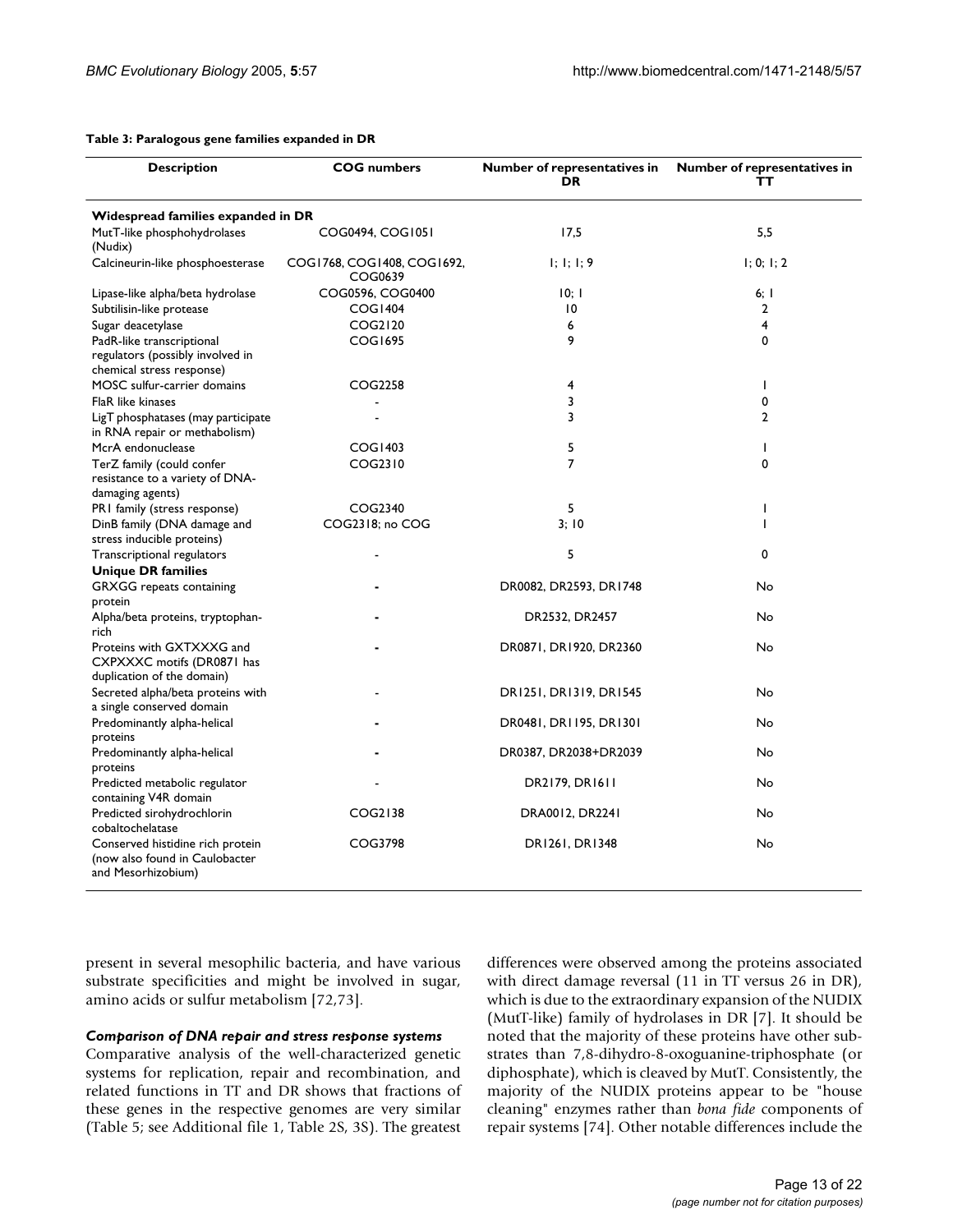<span id="page-13-0"></span>

| <b>Description</b>                                                                              | <b>COG</b> numbers                            | Number of representatives in<br>DR | Number of representatives in<br>тт |
|-------------------------------------------------------------------------------------------------|-----------------------------------------------|------------------------------------|------------------------------------|
| Uncharacterized protein<br>conserved in cyanobacteria, Uma2<br>homolog                          | COG4636                                       | 3                                  | 15                                 |
| Rhodanese-related<br>sulfurtransferase                                                          | COG0607                                       | $\boldsymbol{2}$                   | 6                                  |
| ABC-type sugar transport system,<br>periplasmic component                                       | COG1653                                       | T                                  | 8                                  |
| ABC-type sugar transport system,<br>permease component                                          | COG0395                                       | T                                  | 6                                  |
| ABC-type sugar transport systems,<br>ATPase components                                          | COG3839                                       | T                                  | 3                                  |
| ABC-type sugar transport systems,<br>permease components                                        | COGI175                                       | $\overline{2}$                     | 6                                  |
| ABC-type Fe3+ transport system,<br>permease component                                           | COGI178                                       | T                                  | 3                                  |
| Fe2+/Zn2+ uptake regulation<br>proteins                                                         | COG0735                                       | T                                  | 3                                  |
| Minimal nucleotidyl transferases                                                                | COG1708, COG1669                              | 0,3                                | 3,5                                |
| PIN-like nucleases                                                                              | COG1487, COG3744, COG4113,<br>COG4374 COG1848 | 3.0<br>0,1<br>$\mathbf{L}$         | 2,2<br>1,1<br>3                    |
| Antitoxin of toxin-antitoxin<br>stability system                                                | COG4118, COG2161                              | 1,3                                | 3,2                                |
| Nucleotide-binding proteins of the<br>UspA family                                               | COG0589                                       | $\overline{2}$                     | 4                                  |
| TRAP-type mannitol/<br>chloroaromatic compound<br>transport system, periplasmic<br>component    | COG4663                                       | 0                                  | 3                                  |
| TRAP-type mannitol/<br>chloroaromatic compound<br>transport system, small permease<br>component | COG4665                                       | 0                                  | $\overline{2}$                     |
| TRAP-type mannitol/<br>chloroaromatic compound<br>transport system, large permease<br>component | COG4664                                       | 0                                  | $\overline{2}$                     |
| Arabinose efflux permease                                                                       | COG2814                                       | 0                                  | $\overline{2}$                     |
| Predicted phosphoesterases,<br>related to the Icc protein                                       | COG2129                                       | $\mathbf 0$                        | $\overline{2}$                     |
| HEPN, Nucleotide-binding domain                                                                 | COG2250                                       | 0                                  | $\overline{2}$                     |
| Aldehyde:ferredoxin<br>oxidoreductase                                                           | COG2414                                       | $\mathbf 0$                        | 3                                  |
| S-adenosylmethionine<br>decarboxylase                                                           | COG1586                                       | $\mathbf 0$                        | $\overline{2}$                     |
| Tfp pilus assembly protein FimT                                                                 | COG4970                                       | 0                                  | 2                                  |
| Tfp pilus assembly protein PilE                                                                 | COG4968                                       | 0                                  | $\overline{2}$                     |

apparent loss of the SOS-response transcriptional repressor LexA [12] and another SOS-response protein, endonuclease VII (XseAB) in the TT lineage; these proteins seem to have been lost also by another thermophilic bacterium, AA. In contrast, DR has two LexA paralogs (DRA0344 and DRA0074), but their functions remain unclear. A genetic disruption of DRA0344, the paralog that shows greater similarity to the canonical bacterial LexA protein, does not result in sensitivity to DNA damage or impairment of RecA expression [75]. Photolyase (PhrB) and endonuclease IV (nfo) are among the few DNA repair proteins that probably were acquired by TT after the divergence from the common ancestor with DR. In addition, the catalytic subunit of DNA polymerase III of TT (DnaE, TTC1806) has two inserted inteins, whereas the orthologous DR0507 has none. In general, it seems that the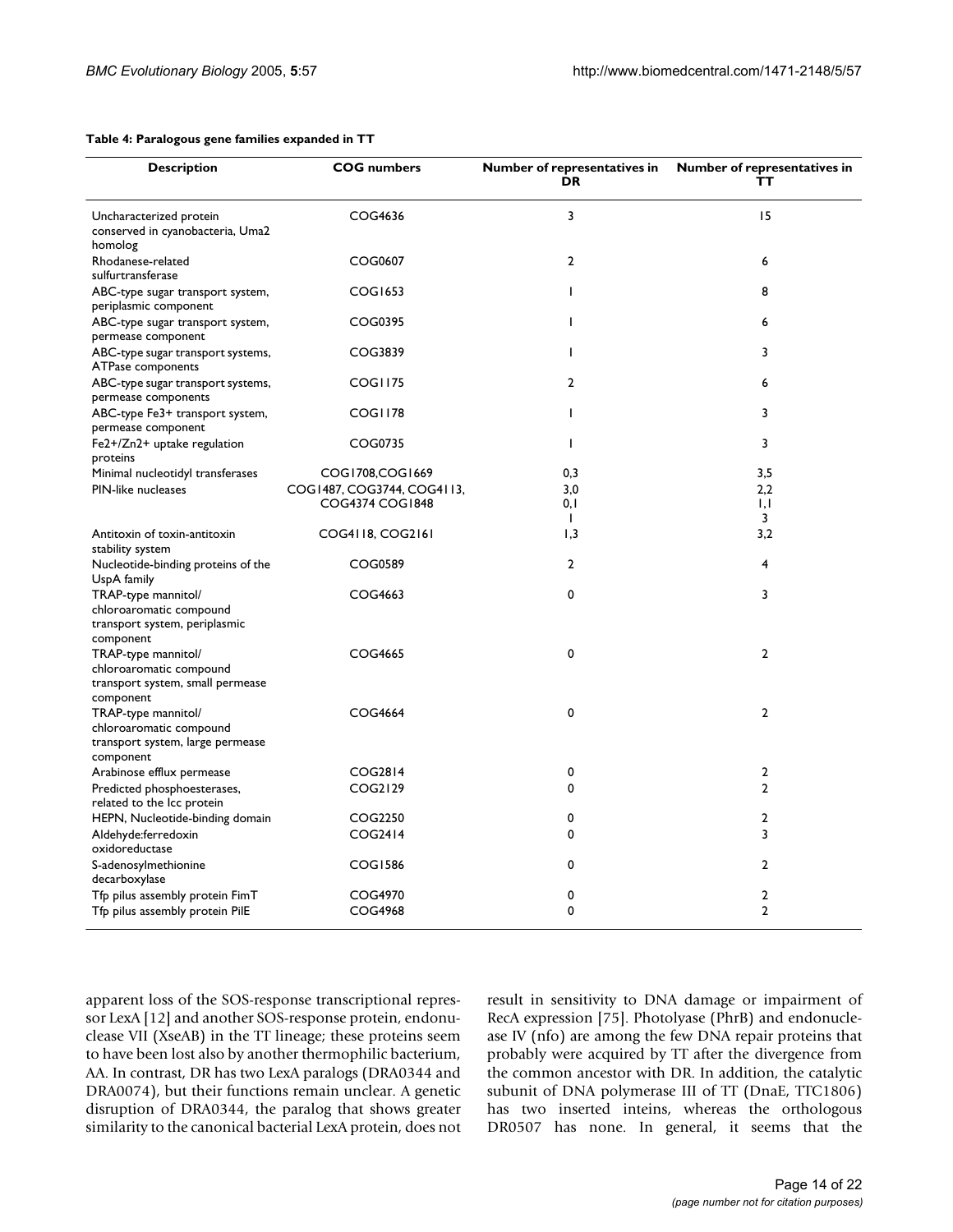**Table 5: Comparison of general repair pathways in DR and TT**

| <b>DNA</b> repair pathways                  |           | DR |
|---------------------------------------------|-----------|----|
| DR – direct damage reversal                 | п         | 26 |
| BER - base excision repair                  | 10        | 15 |
| NER - nucleotide excision repair            | 9         | 10 |
| mMM - methylation-dependent mismatch repair |           | 6  |
| MM - mismatch repair                        |           | 2  |
| MMY - mutY-dependent repair                 |           |    |
| VSP – very short path mismatch repair       | 2         | 5  |
| RER - recombinational repair                | 13        | 15 |
| SOS repair                                  | 5         | 5  |
| $MP$ – multiple pathways                    | 4         | 4  |
| Total number (Genome fraction)              | 62        | 89 |
|                                             | $(2.8\%)$ |    |

conventional DNA-repair systems of TT and DR are closely related to each other and to the respective systems of other free-living bacteria. Thus, the unique, shared features of these systems do not explain the very large difference observed in resistance between TT and DR species.

However, a conclusion that there are no important differences between the repair systems of TT and DR might be premature. Recently, several additional proteins of DR have been implicated in DNA or RNA repair, either in direct experiments or on the basis of up-regulation following irradiation, complemented with protein sequence analysis. These putative repair enzymes include DRB0094, an RNA ligase [76] that is strongly up-regulated in response to irradiation [27] and might be involved in an uncharacterized RNA repair process; a predicted doublestrand break repair complex specific for recovery after irradiation, which consists of DRB0100, a DNA ligase, DRB0098, a protein containing an HD family phosphatase and polynucleotide kinase domains [7]; DRB0099, a predicted phosphatase of the H2Macro superfamily ([27] and KSM, unpublished observations); a double-stranded DNA-binding protein PprA (DRA0346), which stimulates the DNA end-joining reaction *in vitro* [77]; a predicted DNA single-strand annealing protein DdrA (DR0423) [78]; a regulator of radiation response IrrE (DR0167); a metal-dependent protease fused to a helix-turn-helix domain [79,80]; and the uncharacterized protein DR0070 that has been shown to be essential for full resistance to acute irradiation [27]. Among these poorly characterized (predicted) repair proteins of DR, only DdrA has an ortholog in the TT genome. In general, these putative repair genes are sparsely represented in bacteria, and it appears most unlikely that they were present in the common ancestor of TT and DR; most likely, these genes were acquired by the DR lineage via HGT after the divergence from the common ancestor with TT, and might have contributed to the evolution of the resistance phenotype. However, functional relevance of these genes to radiation resistance remains to be confirmed because most of the corresponding knockout mutants showed only relatively small to moderate decreases in radiation resistance [27,78].

Among the unique (predicted) repair enzymes of TT, the most conspicuous ones are the components of the putative thermophile-specific repair system, which are predominantly encoded on the TT megaplasmid (Figure [7](#page-6-0)A). The functional features of the proteins encoded in this system (COG1203, a DNA helicase, often fused to a predicted HD-superfamily hydrolase; COG1468, a RecBfamily exonuclease; COG1353, predicted polymerase) suggest that they are involved in an as yet uncharacterized DNA repair pathway. It has been hypothesized that this novel gene complex might be functionally analogous to the bacterial-eukaryotic system of translesion, mutagenic repair whose central components are DNA polymerases of the UmuC-DinB-Rad30-Rev1 superfamily, which typically are missing in thermophiles [16].

Comparison of proteins comprising various (predicted) systems involved in stress response reveals a greater number and diversity of such proteins in DR, which has 26 COGs with relevant functions that are not represented in TT compared to 3 such COGs in TT (see Additional file 1, Table 4S). Altogether, there are 147 proteins in DR in this category and 86 in TT, suggesting that some of them are additionally expanded in DR (see the section on "Expanded families").

Enzymatic systems of defense against oxidative stress predicted in TT and DR also show important differences. TT has one Mn-dependent superoxide dismutase (SodA) [81] and one Mn-dependent catalase (with no ortholog in DR), whereas DR encodes three superoxide dismutases (one of which is the ortholog of the SodA gene of TT) and three predicted catalases with no TT orthologs [7]. Additionally, DR has a cytochrome C peroxidase (DRA0301) and a predicted iron-dependent peroxidase (DRA0145), enzymes that are likely to provide protection against toxic peroxides [49]. Orthologs of these enzymes are rare among bacteria, suggesting that the *Deinococcus* lineage acquired them via HGT after the divergence of TT and DR from the common ancestor. Reduction of oxidized methionine residues in proteins is crucial for survival of cells under oxidative stress [82,83]. Consistent with this idea, two peptide methionine sulfoxide reductases (PMSRs), MsrA (DR1849) and MsrB (DR1378), are encoded in the DR genome [84,85], whereas none are present in TT. Interestingly, both PMSRs are also missing in *Aquifex*, *Thermotoga* and most thermophilic archaea, suggesting at least two possibilities: either this type of oxi-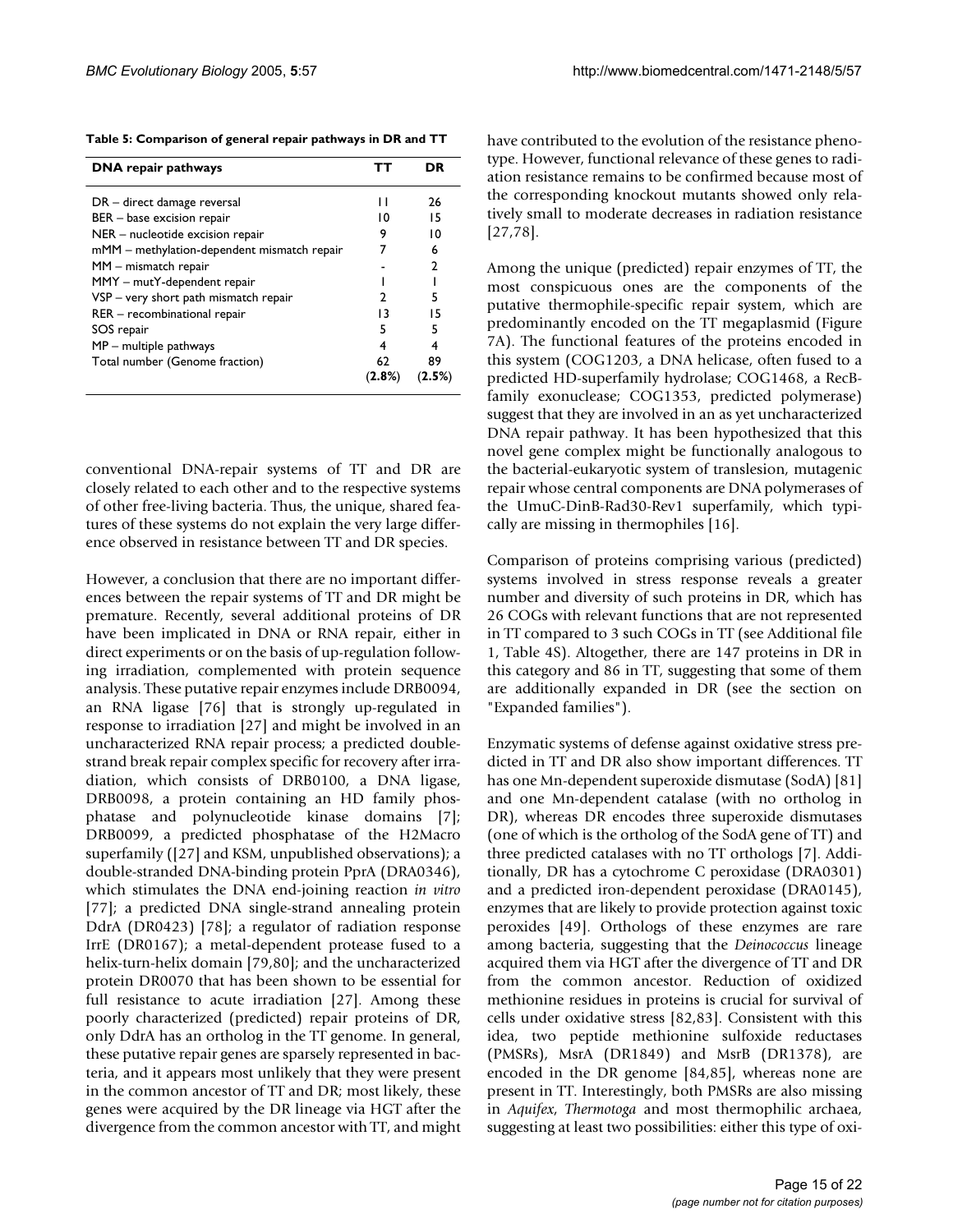|       | DR chromosome                                                                | <b>DR412</b> | DR177+plasmid CP1 | $P(\chi^2)$         |
|-------|------------------------------------------------------------------------------|--------------|-------------------|---------------------|
| pTT27 | 65 (84.2)                                                                    | 12(11.9)     | 25(6.0)           | $7 \times 10^{-15}$ |
|       |                                                                              |              |                   |                     |
|       | <b>B.</b> Number of orthologs of DR proteins encoded in TT genome partitions |              |                   |                     |
|       | <b>TT</b> chromosome                                                         |              | pTT27             | $P(\chi^2)$         |
| DR412 | 89 (87.9)                                                                    |              | 9(10.1)           | 0.7                 |

#### **Table 6: Homology between the DR and TT megaplasmids**

Note: Expected number of orthologs under the assumption of independent distribution is shown in parentheses.

dative damage is rare at high temperatures or the known PMSRs are replaced by uncharacterized analogous enzymes due to the inefficiency of the former at high temperatures.

Oxidative stress defense mechanisms also might include control of Mn and Fe partitioning in the cell [29]. Proteins of the Dps/ferritin family are required for the storage of iron in a non-reactive state, which prevents iron-catalyzed formation of hydroxyl radicals, thus protecting the cell from iron toxicity (Fenton-type chemistry) [86]. Two Dpsrelated proteins are encoded in the DR genome (DR2263, DRB0092, COG1528), and it has been shown that one of them (DR2263) protects DNA from both hydroxyl radical cleavage and from DNase I-mediated cleavage [87]. Some proteins homologous to DPS can non-specifically bind DNA and therefore are viewed as DNA-specific protectors [88]. Like most thermophiles, TT has no proteins of this family but encodes a ferritin from another family (TTC1122).

Since desiccation also causes oxidative stress, proteins involved in desiccation resistance belong to the general cellular defense category [89]. Desiccation-related proteins from at least two distinct families have been detected in DR [7]. These desiccation resistance protein families (Lea 76 family, DR0105 and DR1172; and Lea14 family, DR1372) are not represented in TT. However, three TT proteins (TTP0170, TTP0166, TTP0169) are homologs of another desiccation resistance protein that was originally characterized in a plant, *Craterostigma plantagineum* [90]; DR also has two proteins of this family, DRB0118 and DRA0258. These proteins are distantly related to COG1633 and belong to the ferritin family of iron storage proteins (KSM, unpublished). Highly conserved homologs of these proteins are also present in thermophilic bacteria and archaea. Two desiccation-related proteins (DR1172 and DRB0118) appear to be essential

for desiccation resistance but not for radiation resistance in DR [53].

### *Comparison of the genome partitions of TT and DR*

Both TT and DR have multipartite genomes. To examine possible evolutionary relationships between the genome partitions of TT and DR, we analyzed the distribution of symmetrical best hits (putative orthologs) in the single extra-chromosomal element of TT, the pTT27 megaplasmid, and the three smaller genome partitions of DR (small chromosome, DR412; megaplasmid, DR177 and plasmid, CP1; Table 6). The results of this analysis show that pTT27 has a highly significant excess of orthologs on DR177, suggesting that these two megaplasmids are homologous, *i.e*., probably evolved from a distinct genome partition of the common DR-TT ancestor. Apparently, however, the genomes of the megaplasmids have undergone extensive rearrangements since the divergence from the common ancestor because no conservation of gene order could be identified (data not shown).

Notably, among the putative thermophilic determinants of TT, ~50% are encoded on the megaplasmid (18 out of 36). Of these, 11 belong to the putative mobile thermophile-specific DNA repair system [16,45] (Figure [7](#page-6-0)A). Additionally, the megaplasmid carries at least four other genes associated with this system, which have not yet been assigned to COGs (Figure [7A](#page-6-0)). Moreover, the TT megaplasmid also carries a pseudogene for reverse gyrase, the most conspicuous signature protein of hyperthermophiles [15,17].

Recently, the genome of another strain of TT (HB8) has been completely sequenced and became available in public databases [13]. A preliminary comparison of the two TT strains (HB27 and HB8) revealed considerable differences in the gene orders and contents of the megaplasmids (see Additional file 1, Figure 3S). Interestingly, these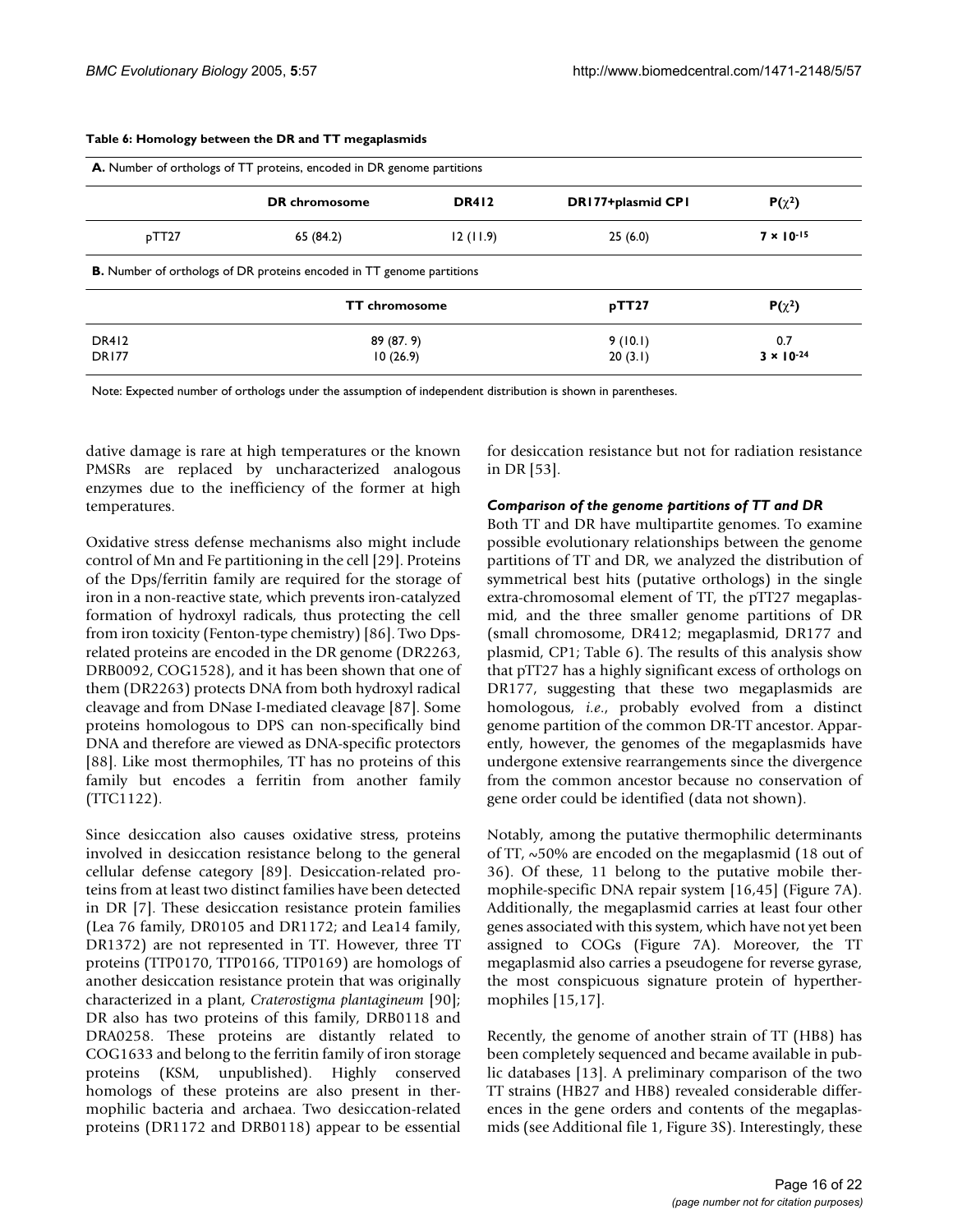differences in gene content are derived mostly from genes that appear to be associated with the thermophylic lifestyle. In particular, strain HB8 encodes an intact reverse gyrase. Thus, it appears most likely that the gene for reverse gyrase was acquired from a hyperthermophilic source by the TT lineage and was present in the common ancestor of HB27 and HB8 but decayed in the former. Conversely, HB27 encodes a unique, three-domain fusion protein (DnaQ endonuclease, DinG helicase and RecQ helicase), whereas HB8 lacks the DinG and RecQ orthologs (Figure [7](#page-6-0)B). Furthermore, there are unexpected differences in the organization of predicted thermophilespecific repair systems between the two strains of TT. Specifically, HB27 contains a "gram-positive version" (TTP0132-TTP0136), whereas HB8 has a "proteobacterial version" of these genes (TTHB186-TTHB194) (Figure [7](#page-6-0)A).

Furthermore, a nearly complete draft genome sequence of *Deinococcus geothermalis* (DG) has recently become publicly available [91]. Since DG is closely related to DR but is moderately thermophilic, we searched for "thermophilic" genes in DG genome. Using the "thermophilic" protein sequences ([17] and see above) of TT and DR as queries, we identified orthologs of 5 of the 6 DR proteins from this set (four of these are also present in both TT strains) and orthologs of 7 of the remaining 23 "thermophilic" proteins of TT (all components of the predicted thermophilic DNA repair system). These 7 proteins had the respective TT proteins as the best hits, and their monophyly was supported by phylogenetic analysis (data not shown), suggesting that these genes were already present in the genome of the DR-TT common ancestor.

These observations give rise to two hypotheses: (i) the TT megaplasmid is essential for the survival of the organism at high temperatures. Consistent with this idea, we detected an expansion of a two-component toxin-antitoxin system, which consists of a PIN-like nuclease (toxin) and a MazE family transcriptional regulator (antitoxin) [69]. Such a system is known to be responsible for the segregational stability of antibiotic resistance plasmids and other plasmids via selective elimination of cells that have failed to acquire a plasmid copy [92], and/or exclusion of competing plasmids [93]; and (ii) the TT megaplasmid is a dynamic genome compartment and a veritable sink for horizontally transferred genes, some of which might affect the thermophilic phenotype of this bacterium. This is compatible with the considerable differences in gene content observed between the two TT strains.

Specific roles of plasmid-borne genes in recovery from DNA damage have been proposed previously, including class Ib ribonucleotide reductase, periplasmic alkaline phosphatase, and extracellular nuclease, and subsequent analyses revealed at least five other genes implicated in this process (two operons, DRB0098-DRB0100, DRB0094-DRB0084, see above in "Comparison of DNA repair and stress response systems") [27,76]. There is also a toxin-antitoxin system operon in the DR177 megaplasmid (DRB0012a and another gene located immediately upstream of DRB0012a and currently absent from the genome annotation). Additionally, there are five other toxin-antitoxin systems encoded on DR412, the smaller chromosome of DR, which might be related to maintenance of DR177 megaplasmid in DR. The DR412 chromosome appears to have some special features as well. Numerous genes that apparently have been acquired by DR via HGT after the divergence from the common ancestor with TT and are implicated in various processes of amino acid and nucleotide degradation, map to this genome partition. Thus, the megaplasmids of TT and DR (and the smaller chromosome of DR, DR412) appear to have participated in extensive HGT, which might have been important for the evolution of thermophily and radioresistance, although the repertoires of the respective acquired genes are completely different.

## **Conclusion**

TT and DR share a large core of genes and form a clade in the gene-content tree, which supports the idea that these bacteria form a distinct clade, as indicated previously by phylogenetic analysis of rRNA and various proteins, and that the evolution of their gene complements was, roughly, clock-like. However, major differences between the gene repertoires of TT and DR were observed, indicating that both genomes lost numerous ancestral genes and acquired distinct sets of new genes primarily via HGT. In addition, numerous lineage-specific expansions of paralogous gene families were identified, particularly, in DR.

Some of the differences in the gene repertoires of TT and DR can be linked to the distinctive adaptive strategies of these bacteria. For example, TT appears to have acquired many genes from (hyper)thermophilic bacteria and archaea, whereas DR apparently acquired various genes involved in oxidative stress response and other "housecleaning" functions from diverse bacterial sources.

The gene content of the TT megaplasmid (pTT27) and the DR megaplasmid (DR177) are sufficiently similar to conclude that they evolved from a common ancestor. To our knowledge, this is the first evidence of persistence of a megaplasmid beyond the genus level. However, the TT megaplasmid also carries many genes whose functions are implicated in the thermophylic phenotype; in particular, components of the predicted thermophile-specific repair system. These megaplasmids are likely to be essential for the survival of both TT and DR, with their maintenance controlled by toxin-antitoxin systems. Furthermore, the substantial differences between the gene repertoires of the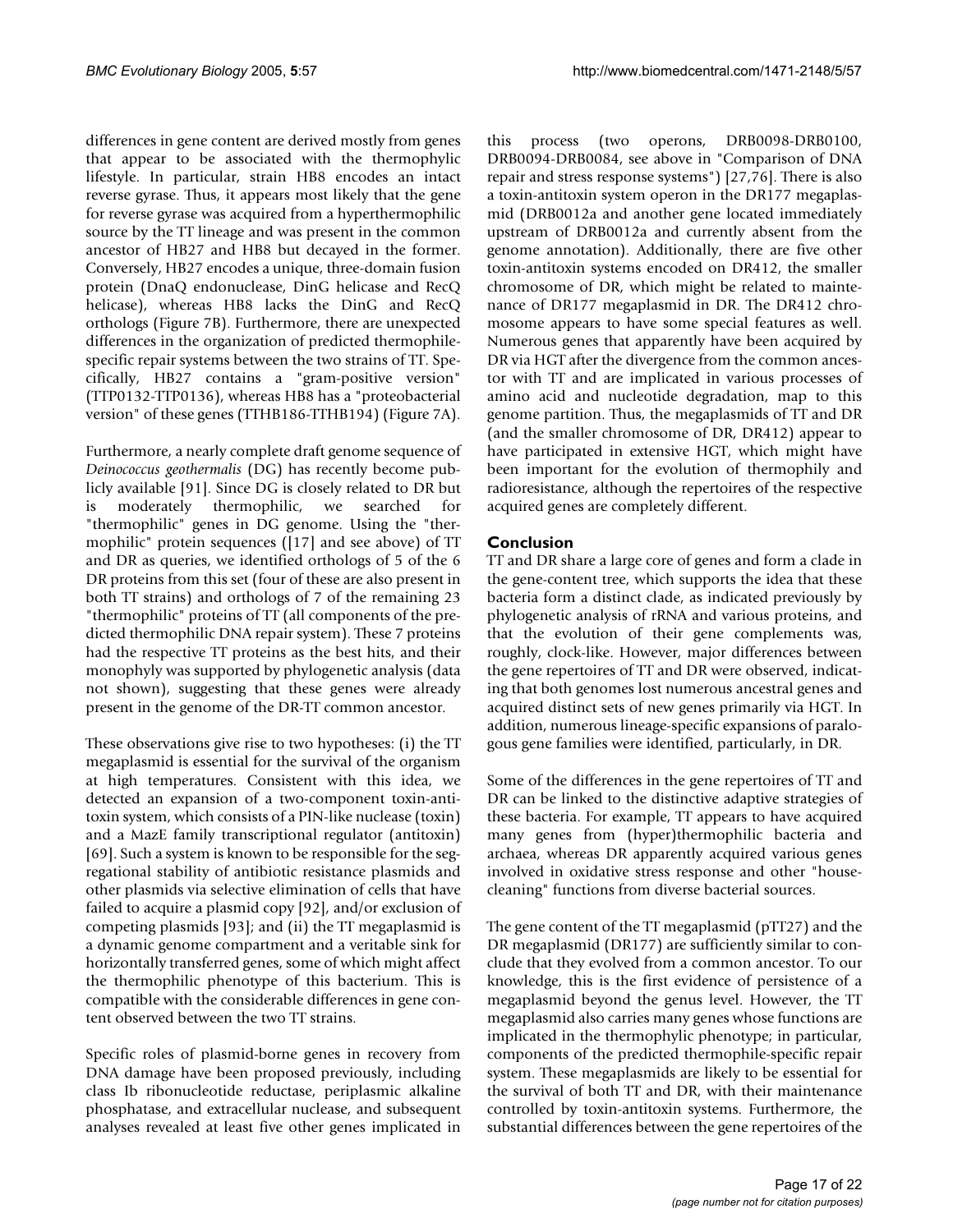megaplasmids of TT strains HB27 and HB8 indicate that this genome partition has been highly dynamic, with high rates of gene loss and HGT events occurring during evolution.

The evolutionary reconstruction based on the parsimony principle is generally compatible with the idea that the common ancestor of TT and DR was a mesophilic bacterium, whereas the thermophylic phenotype of TT evolved gradually via HGT of genes from thermophiles. Conversely, the radiation-desiccation resistance phenotype of DR might have gradually evolved via HGT of genes from other mesophiles, particularly, with highly developed oxidative stress response systems. However, it should be noted that the TT-DR common gene core includes dozens of genes of apparent archaeal origin or, at least, genes with thermophilic affiliation. Moreover, the DG genome encodes a few additional "thermophilic determinants" that are missing in DR but are unlikely to have been transferred from a thermophilic source independently of TT, as shown by comparative-genomic and phylogenetic analyses described here. Thus, acquisition of a considerable number of archaeal genes might have occurred along the evolutionary branch leading to the common ancestor of TT and DR. Accordingly, at this stage, we cannot rule out the possibility that this ancestor was a moderate thermophile rather than a mesophile. Further sequencing of bacterial genomes of the *Thermus-Deinococcus* clade should allow more definitive comparative-genomic analysis to elucidate the nature of the common ancestor of these bacteria.

## **Methods**

## *Irradiation and desiccation*

Irradiations. Three TT colony-isolates were inoculated individually in liquid TGY (10 g/L Bactotryptone, 1 g/L glucose, 5 g/L yeast extract) and incubated at 70°C. Cells were harvested at OD<sub>600</sub> $\sim$ 0.9, which corresponds to 10<sup>7</sup> – 108 colony forming units (CFU)/ml; 1 TT cell/CFU. TT cells grown in TGY were examined for their total Mn and Fe content by ICP-MS (see main text). For radiation resistance assays, cells were irradiated without change of broth on ice with 60Co at 6.8 kGy/hour (60Co Gammacell irradiation unit [J. L. Shepard and Associates, Model 109]). At the indicated doses, cultures (3 biological replicates) were appropriately diluted and plated on solid medium (8 g/L Bactotryptone, 4 g/L yeast extract, 3 g/L NaCl, pH 7.3, 2.8% Bactoagar), and CFU counts were determined after 2 days' incubation at 65°C.

Desiccation. Five separate colony-isolates were pre-grown in TGY as for irradiation trials. Cell samples 106–107 cells  $(25 \mu l)$  were transferred to microtiter plates, which were transferred to desiccation chambers containing anhydrous calcium sulfate (drierite) and incubated at room temperature or 65°C. At the indicated times, cells were re-suspended in TGY, and CFU-survival frequencies were determined by dilution-plating on solid medium  $(65^{\circ}C).$ 

## *Genome analysis*

The sets of predicted proteins of TT and DR were searched against each other for symmetrical and non-symmetrical hits using PSI-BLAST with expectation (E) value threshold of 10-5. Taxonomic affiliation was determined by best hits in non-redundant database of protein sequences at the National Center of Biotechnology Information (NIH, Bethesda) using BLASTP program [94] with default expectation value (0.01). Assignments to COGs were performed using the COGNITOR program [95] and CDD-search against COG-based profiles [96]. Contradictory assignments were resolved manually. Lineage-specific expansions (LSE) were identified as described previously [66,97]. The common genomic core was determined as follows: among genes that were not assigned to any COG, orthology relationships between TT and DR were determined via symmetrical best hits. Genes belonging to COGs, shared between TT and DR and having only one ortholog from each of the two genomes were directly assigned to the core. For multiple-paralog COGs, symmetrical best hits between GOG members were used to refine the relationships between TT and DR proteins. Members of the corresponding lineage-specific expansions were added to SymBeT pairs to form many-to-many core clusters. LBCA gene set was determined using an empirical parsimony procedure based on COG phyletic patterns (See Additional file 1: "Reconstruction of the gene set of the Last Bacterial Common Ancestor") which assigned a COG to LBCA if it was present in several diverse bacterial clades. All COGs that were present in LBCA and in TT and/ or DR were assigned to the DR-TT ancestor.

## *Phylogenetic analysis*

Multiple alignments for phylogenetic analysis were constructed using the MUSCLE program [98]; columns containing gaps in >30% of the sequences were discarded. Maximum likelihood trees were constructed using the ProtML program of the MOLPHY package by optimizing the least-square trees with local rearrangements [99]. Trees based on amino acid content were constructed from the matrix of Euclidean distances between frequency vectors using the NEIGHBOR program of the PHYLIP package [100]. Support for particular arrangements of species (relationships between DR, TT, thermophiles and mesophiles) was calculated using the bipartition analysis of bootstrap samples from original sequences (see Additional file 1, "Influence of amino acid composition on phylogenetic reconstructions"). The gene-content tree based on COG patterns was constructed using the NEIGHBOR program of the PHYLIP package [100]; the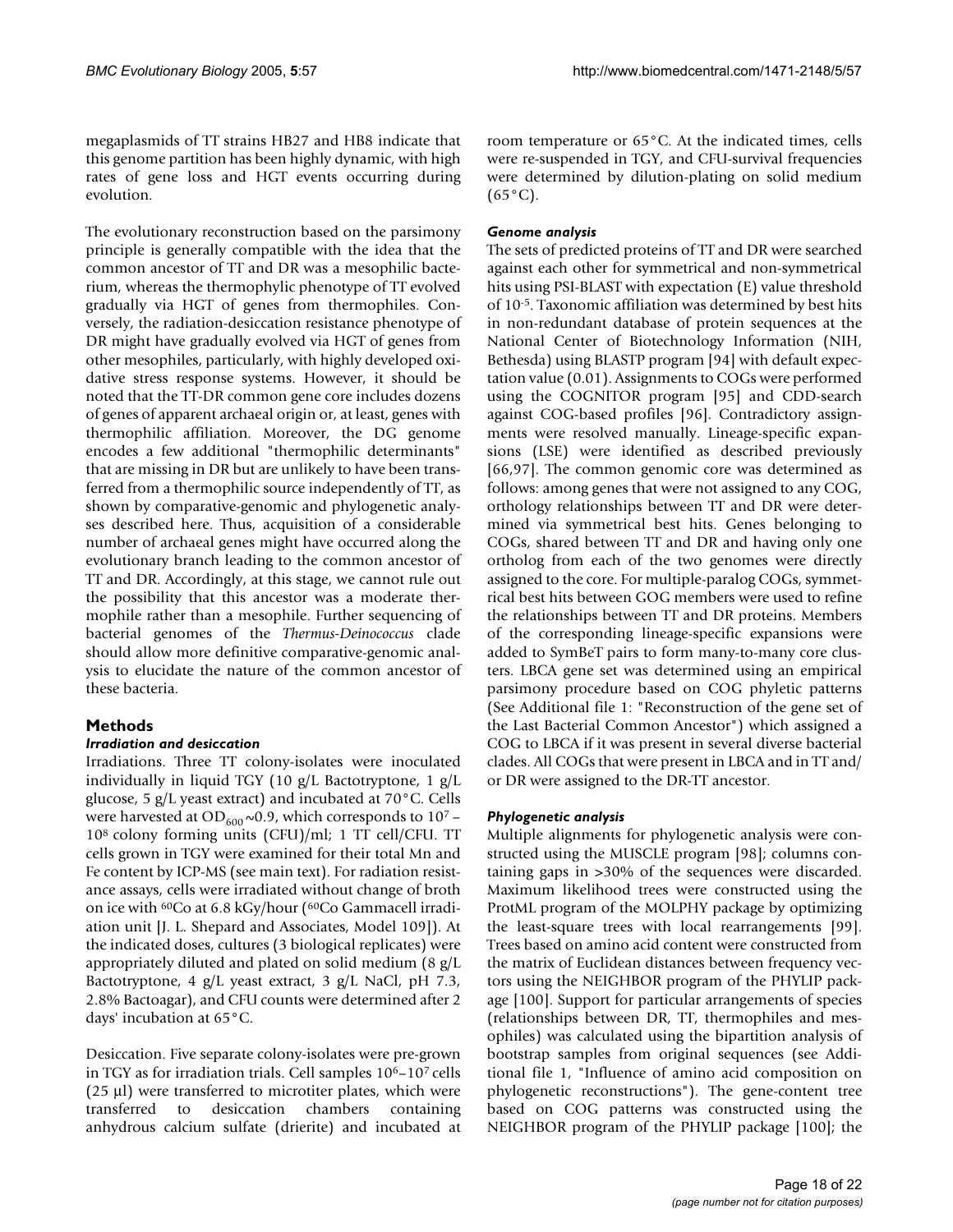number of COGs shared between two genomes was normalized by the smaller genome size [33].

## **Authors' contributions**

MVO performed the majority of genomic comparisons, phylogenetic analysis and helped to draft the manuscript. YIW and KSM performed some genomic comparisons and statistical analysis of the data. EKG, VYM, AV and MZ performed the experiments on the comparison of the *Thermus* and *Deinococcus* response to irradiation and desiccation and the analysis of Mn/Fe ratio of *Thermus*. MJD, EVK, and KSM participated in design of experiments and project coordination, and contributed to the writing of the manuscript. All authors read and approved the final manuscript.

## **Additional File 1**

*(contains supplementary text and supplementary tables 1S, 2S, 3S, 4S and supplementary figures 1S, 2S, 3S)* Click here for file

[\[http://www.biomedcentral.com/content/supplementary/1471-](http://www.biomedcentral.com/content/supplementary/1471-2148-5-57-S1.doc) 2148-5-57-S1.doc]

## **Additional File 2**

*contains the assignments of DR and TT proteins to the COG database.* Click here for file [\[http://www.biomedcentral.com/content/supplementary/1471-](http://www.biomedcentral.com/content/supplementary/1471-2148-5-57-S2.xls) 2148-5-57-S2.xls]

## **Additional File 6**

*contains compressed file for all the trees (in PHYLIP format) for 122 proteins from the reconstructed gene set of the DR-TT common ancestor that showed affinity to thermophiles (see also Additional file 1: "Phylogenetic analysis of the genes of the reconstructed DR-TT common ancestor").* Click here for file

[\[http://www.biomedcentral.com/content/supplementary/1471-](http://www.biomedcentral.com/content/supplementary/1471-2148-5-57-S6.zip) 2148-5-57-S6.zip]

## **Additional File 3**

*contains DR and TT protein comparison with COGs predicted to be associated with the thermophilic phenotype.* Click here for file [\[http://www.biomedcentral.com/content/supplementary/1471-](http://www.biomedcentral.com/content/supplementary/1471-2148-5-57-S3.xls) 2148-5-57-S3.xls]

## **Additional File 4**

*contains the results of the reconstruction of the gene repertoire of the common ancestor of TT and DR.* Click here for file [\[http://www.biomedcentral.com/content/supplementary/1471-](http://www.biomedcentral.com/content/supplementary/1471-2148-5-57-S4.xls) 2148-5-57-S4.xls]

## **Additional File 5**

*contains information on taxonomic assignments for the best hits of the TT and DR proteins.*

Click here for file [\[http://www.biomedcentral.com/content/supplementary/1471-](http://www.biomedcentral.com/content/supplementary/1471-2148-5-57-S5.xls) 2148-5-57-S5.xls]

## **Additional File 7**

*contains compressed file for all the trees (in PHYLIP format) for proteins from DR-TT core that had best hits to thermophiles.* Click here for file [\[http://www.biomedcentral.com/content/supplementary/1471-](http://www.biomedcentral.com/content/supplementary/1471-2148-5-57-S7.zip) 2148-5-57-S7.zip]

**Additional material Acknowledgements** This research was partially supported by the Office of Science (Biological and Environmental Research), U. S. Department of Energy (DOE) grant number DE-FG02-04ER63918 awarded to MJD. We are grateful to James K. Fredrickson and Heather M. Kostandarithes at Pacific Northwest National Laboratory for Fe and Mn ICP-MS analyses of *T. thermophilus.*

## **References**

- 1. Weisburg WG, Giovannoni SJ, Woese CR: **The Deinococcus-Thermus phylum and the effect of rRNA composition on phylogenetic tree construction.** *Syst Appl Microbiol* 1989, **11:**128-134.
- 2. Eisen JA: **The RecA protein as a model molecule for molecular systematic studies of bacteria: comparison of trees of RecAs and 16S rRNAs from the same species.** *J Mol Evol* 1995, **41(6):**1105-1123.
- 3. Rainey FA, Nobre MF, Schumann P, Stackebrandt E, da Costa MS: **Phylogenetic diversity of the deinococci as determined by 16S ribosomal DNA sequence comparison.** *Int J Syst Bacteriol* 1997, **47(2):**510-514.
- 4. Gupta RS, Bustard K, Falah M, Singh D: **Sequencing of heat shock protein 70 (DnaK) homologs from Deinococcus proteolyticus and Thermomicrobium roseum and their integration in a protein-based phylogeny of prokaryotes.** *J Bacteriol* 1997, **179(2):**345-357.
- 5. Gupta RS: **Protein phylogenies and signature sequences: A reappraisal of evolutionary relationships among archaebacteria, eubacteria, and eukaryotes.** *Microbiol Mol Biol Rev* 1998, **62(4):**1435-1491.
- 6. Huang YP, Ito J: **DNA polymerase C of the thermophilic bacterium Thermus aquaticus: classification and phylogenetic analysis of the family C DNA polymerases.** *J Mol Evol* 1999, **48(6):**756-769.
- 7. Makarova KS, Aravind L, Wolf YI, Tatusov RL, Minton KW, Koonin EV, Daly MJ: **Genome of the extremely radiation-resistant bacterium Deinococcus radiodurans viewed from the perspective of comparative genomics.** *Microbiol Mol Biol Rev* 2001, **65(1):**44-79.
- 8. Battista JR, Earl AM, Park MJ: **Why is Deinococcus radiodurans so resistant to ionizing radiation?** *Trends Microbiol* 1999, **7(9):**362-365.
- 9. Hirsch P, Gallikowski CA, Siebert J, Peissl K, Kroppenstedt R, Schumann P, Stackebrandt E, Anderson R: **Deinococcus frigens sp. nov., Deinococcus saxicola sp. nov., and Deinococcus marmoris sp. nov., low temperature and draught-tolerating, UVresistant bacteria from continental Antarctica.** *Syst Appl Microbiol* 2004, **27(6):**636-645.
- 10. Ferreira AC, Nobre MF, Rainey FA, Silva MT, Wait R, Burghardt J, Chung AP, da Costa MS: **Deinococcus geothermalis sp. nov. and Deinococcus murrayi sp. nov., two extremely radiationresistant and slightly thermophilic species from hot springs.** *Int J Syst Bacteriol* 1997, **47(4):**939-947.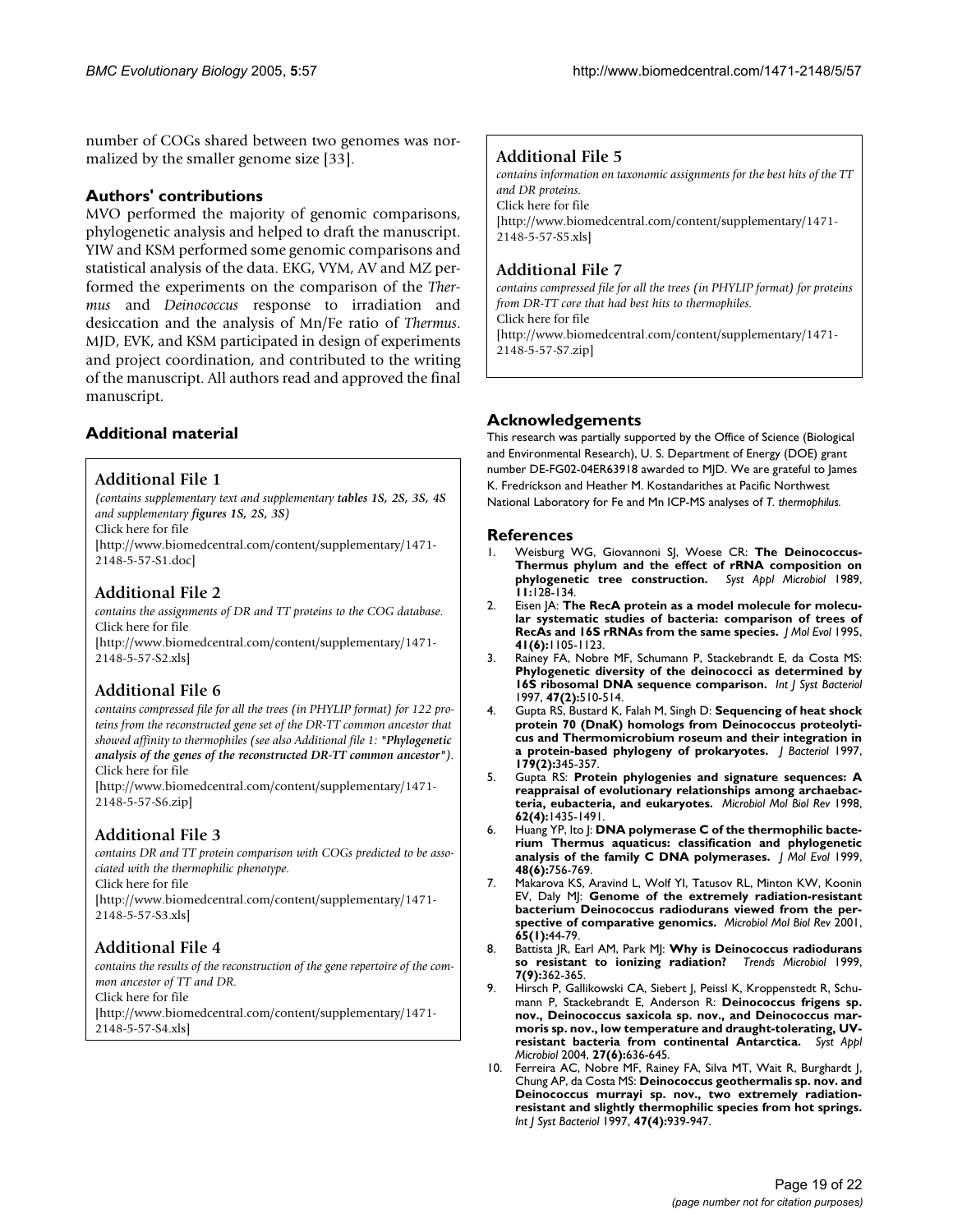- 11. Holt JG, Krieg NR, Sneath PH, Staley JT, Williams ST: **Bergy's Manual of Determinative Bacteriology.** 9th edition. London , Williams@Wilkins; 1997.
- 12. Henne A, Bruggemann H, Raasch C, Wiezer A, Hartsch T, Liesegang H, Johann A, Lienard T, Gohl O, Martinez-Arias R, Jacobi C, Starkuviene V, Schlenczeck S, Dencker S, Huber R, Klenk HP, Kramer W, Merkl R, Gottschalk G, Fritz HJ: **The genome sequence of the extreme thermophile Thermus thermophilus.** *Nat Biotechnol* 2004, **22(5):**547-553.
- 13. **NCBI, Thermus thermophilus HB8, complete genome** [[http://www.ncbi.nlm.nih.gov/genomes/](http://www.ncbi.nlm.nih.gov/genomes/framik.cgi?db=Genome&gi=530) [framik.cgi?db=Genome&gi=530](http://www.ncbi.nlm.nih.gov/genomes/framik.cgi?db=Genome&gi=530)]
- 14. White O, Eisen JA, Heidelberg JF, Hickey EK, Peterson JD, Dodson RJ, Haft DH, Gwinn ML, Nelson WC, Richardson DL, Moffat KS, Qin H, Jiang L, Pamphile W, Crosby M, Shen M, Vamathevan JJ, Lam P, McDonald L, Utterback T, Zalewski C, Makarova KS, Aravind L, Daly MJ, Fraser CM: **Genome sequence of the radioresistant bacte**rium Deinococcus radiodurans RI. **286(5444):**1571-1577.
- 15. Forterre P: **A hot story from comparative genomics: reverse gyrase is the only hyperthermophile-specific protein.** *Trends Genet* 2002, **18(5):**236-237.
- 16. Makarova KS, Aravind L, Grishin NV, Rogozin IB, Koonin EV: **A DNA repair system specific for thermophilic Archaea and bacteria predicted by genomic context analysis.** *Nucleic Acids Res* 2002, **30(2):**482-496.
- 17. Makarova KS, Wolf YI, Koonin EV: **Potential genomic determinants of hyperthermophily.** *Trends Genet* 2003, **19(4):**172-176.
- 18. McDonald JH, Grasso AM, Rejto LK: **Patterns of temperature adaptation in proteins from Methanococcus and Bacillus.** *Mol Biol Evol* 1999, **16(12):**1785-1790.
- 19. Haney PJ, Badger JH, Buldak GL, Reich CI, Woese CR, Olsen GJ: **Thermal adaptation analyzed by comparison of protein sequences from mesophilic and extremely thermophilic Methanococcus species.** *Proc Natl Acad Sci U S A* 1999, **96(7):**3578-3583.
- 20. Thompson MJ, Eisenberg D: **Transproteomic evidence of a loopdeletion mechanism for enhancing protein thermostability.** *J Mol Biol* 1999, **290(2):**595-604.
- 21. Sterner R, Liebl W: **Thermophilic adaptation of proteins.** *Crit Rev Biochem Mol Biol* 2001, **36(1):**39-106.
- 22. Chakravarty S, Varadarajan R: **Elucidation of factors responsible for enhanced thermal stability of proteins: a structural genomics based study.** *Biochemistry* 2002, **41(25):**8152-8161.
- 23. Vieille C, Zeikus GJ: **Hyperthermophilic enzymes: sources, uses, and molecular mechanisms for thermostability.** *Microbiol Mol Biol Rev* 2001, **65(1):**1-43.
- 24. Mallick P, Boutz DR, Eisenberg D, Yeates TO: **Genomic evidence that the intracellular proteins of archaeal microbes contain disulfide bonds.** *Proc Natl Acad Sci U S A* 2002, **99(15):**9679-9684.
- 25. Hickey DA, Singer GA: **Genomic and proteomic adaptations to growth at high temperature.** *Genome Biol* 2004, **5(10):**117.
- 26. Tanaka M, Earl AM, Howell HA, Park MJ, Eisen JA, Peterson SN, Battista JR: **Analysis of Deinococcus radiodurans's transcriptional response to ionizing radiation and desiccation reveals novel proteins that contribute to extreme radioresistance.** *Genetics* 2004, **168(1):**21-33.
- 27. Liu Y, Zhou J, Omelchenko MV, Beliaev AS, Venkateswaran A, Stair J, Wu L, Thompson DK, Xu D, Rogozin IB, Gaidamakova EK, Zhai M, Makarova KS, Koonin EV, Daly MJ: **Transcriptome dynamics of Deinococcus radiodurans recovering from ionizing radiation.** *Proc Natl Acad Sci U S A* 2003, **100(7):**4191-4196.
- 28. Ghosal D, Omelchenko MV, Gaidamakova EK, Matrosova VY, Vasilenko A, Venkateswaran A, Zhai M, Kostandarithes HM, Brim H, Makarova K, Wackett LP, Fredrickson JK, Daly MJ: **How radiation kills cells: Survival of Deinococcus radiodurans and Shewanella oneidensis under oxidative stress.** *FEMS Microbiol Lett* 2005 in press.
- 29. Daly MJ, Gaidamakova EK, Matrosova VY, Vasilenko A, Zhai M, Venkateswaran A, Hess M, Omelchenko MV, Kostandarithes HM, Makarova KS, Wackett LP, Fredrickson JK, Ghosal D: **Accumulation of Mn(II) in Deinococcus radiodurans facilitates gammaradiation resistance.** *Science* 2004, **306(5698):**1025-1028.
- 30. Battista JR: **Against all odds: the survival strategies of Deinococcus radiodurans.** *Annu Rev Microbiol* 1997, **51:**203-224.
- 31. Archibald FS, Fridovich I: **.** *Arch Biochem Biophys* 1982, **214:**452.
- 32. Lee Y, Lee C, Yoon J: **High temperature dependence of 2,4 dichlorophenoxyacetic acid degradation by Fe3+/H(2)O(2) system.** *Chemosphere* 2003, **51(9):**963-971.
- 33. Snel B, Bork P, Huynen MA: **Genome phylogeny based on gene content.** *Nat Genet* 1999, **21(1):**108-110.
- 34. Wolf YI, Rogozin IB, Grishin NV, Koonin EV: **Genome trees and the tree of life.** *Trends Genet* 2002, **18(9):**472-479.
- 35. Wolf YI, Rogozin IB, Grishin NV, Tatusov RL, Koonin EV: **Genome trees constructed using five different approaches suggest new major bacterial clades.** *BMC Evol Biol* 2001, **1(1):**8.
- 36. Korbel JO, Snel B, Huynen MA, Bork P: **SHOT: a web server for the construction of genome phylogenies.** *Trends Genet* 2002, **18(3):**158-162.
- 37. Tatusov RL, Fedorova ND, Jackson JD, Jacobs AR, Kiryutin B, Koonin EV, Krylov DM, Mazumder R, Mekhedov SL, Nikolskaya AN, Rao BS, Smirnov S, Sverdlov AV, Vasudevan S, Wolf YI, Yin JJ, Natale DA: **The COG database: an updated version includes eukaryotes.** *BMC Bioinformatics* 2003, **4(1):**41.
- 38. Phillips RW, Wiegel J, Berry CJ, Fliermans C, Peacock AD, White DC, Shimkets LJ: **Kineococcus radiotolerans sp. nov., a radiationresistant, gram-positive bacterium.** *Int J Syst Evol Microbiol* 2002, **52(Pt 3):**933-938.
- 39. Ferreira AC, Nobre MF, Moore E, Rainey FA, Battista JR, da Costa MS: **Characterization and radiation resistance of new isolates of Rubrobacter radiotolerans and Rubrobacter xylanophilus.** *Extremophiles* 1999, **3(4):**235-238.
- Billi D, Friedmann El, Hofer KG, Caiola MG, Ocampo-Friedmann R: **Ionizing-radiation resistance in the desiccation-tolerant cyanobacterium Chroococcidiopsis.** *Appl Environ Microbiol* 2000, **66(4):**1489-1492.
- 41. Mirkin BG, Fenner TI, Galperin MY, Koonin EV: **Algorithms for computing parsimonious evolutionary scenarios for genome evolution, the last universal common ancestor and dominance of horizontal gene transfer in the evolution of prokaryotes.** *BMC Evol Biol* 2003, **3(1):**2.
- 42. Olendzenski L, Liu L, Zhaxybayeva O, Murphey R, Shin DG, Gogarten JP: **Horizontal transfer of archaeal genes into the deinococcaceae: detection by molecular and computer-based approaches.** *J Mol Evol* 2000, **51(6):**587-599.
- 43. Levin I, Giladi M, Altman-Price N, Ortenberg R, Mevarech M: **An alternative pathway for reduced folate biosynthesis in bacteria and halophilic archaea.** *Mol Microbiol* 2004, **54(5):**1307-1318.
- 44. Mittenhuber G: **Phylogenetic analyses and comparative genomics of vitamin B6 (pyridoxine) and pyridoxal phosphate biosynthesis pathways.** *J Mol Microbiol Biotechnol* 2001, **3(1):**1-20.
- 45. Jansen R, Embden JD, Gaastra W, Schouls LM: **Identification of genes that are associated with DNA repeats in prokaryotes.** *Mol Microbiol* 2002, **43(6):**1565-1575.
- 46. Sauer U, Canonaco F, Heri S, Perrenoud A, Fischer E: **The soluble and membrane-bound transhydrogenases UdhA and PntAB have divergent functions in NADPH metabolism of Escherichia coli.** *J Biol Chem* 2004, **279(8):**6613-6619.
- 47. Venkateswaran A, McFarlan SC, Ghosal D, Minton KW, Vasilenko A, Makarova K, Wackett LP, Daly MJ: **Physiologic determinants of radiation resistance in Deinococcus radiodurans.** *Appl Environ Microbiol* 2000, **66(6):**2620-2626.
- 48. Ferry JG: **CO dehydrogenase.** *Annu Rev Microbiol* 1995, **49:**305-333.
- 49. Imlay JA: **Pathways of oxidative damage.** *Annu Rev Microbiol* 2003, **57:**395-418.
- 50. Zhulin IB, Nikolskaya AN, Galperin MY: **Common extracellular sensory domains in transmembrane receptors for diverse signal transduction pathways in bacteria and archaea.** *J Bacteriol* 2003, **185(1):**285-294.
- 51. Melkonyan HS, Chang WC, Shapiro JP, Mahadevappa M, Fitzpatrick PA, Kiefer MC, Tomei LD, Umansky SR: **SARPs: a family of secreted apoptosis-related proteins.** *Proc Natl Acad Sci U S A* 1997, **94(25):**13636-13641.
- 52. Davis SJ, Vener AV, Vierstra RD: **Bacteriophytochromes: phytochrome-like photoreceptors from nonphotosynthetic eubacteria.** *Science* 1999, **286(5449):**2517-2520.
- Battista JR, Park MJ, McLemore AE: **Inactivation of two homologues of proteins presumed to be involved in the desiccation tolerance of plants sensitizes Deinococcus radiodurans R1 to desiccation.** *Cryobiology* 2001, **43(2):**133-139.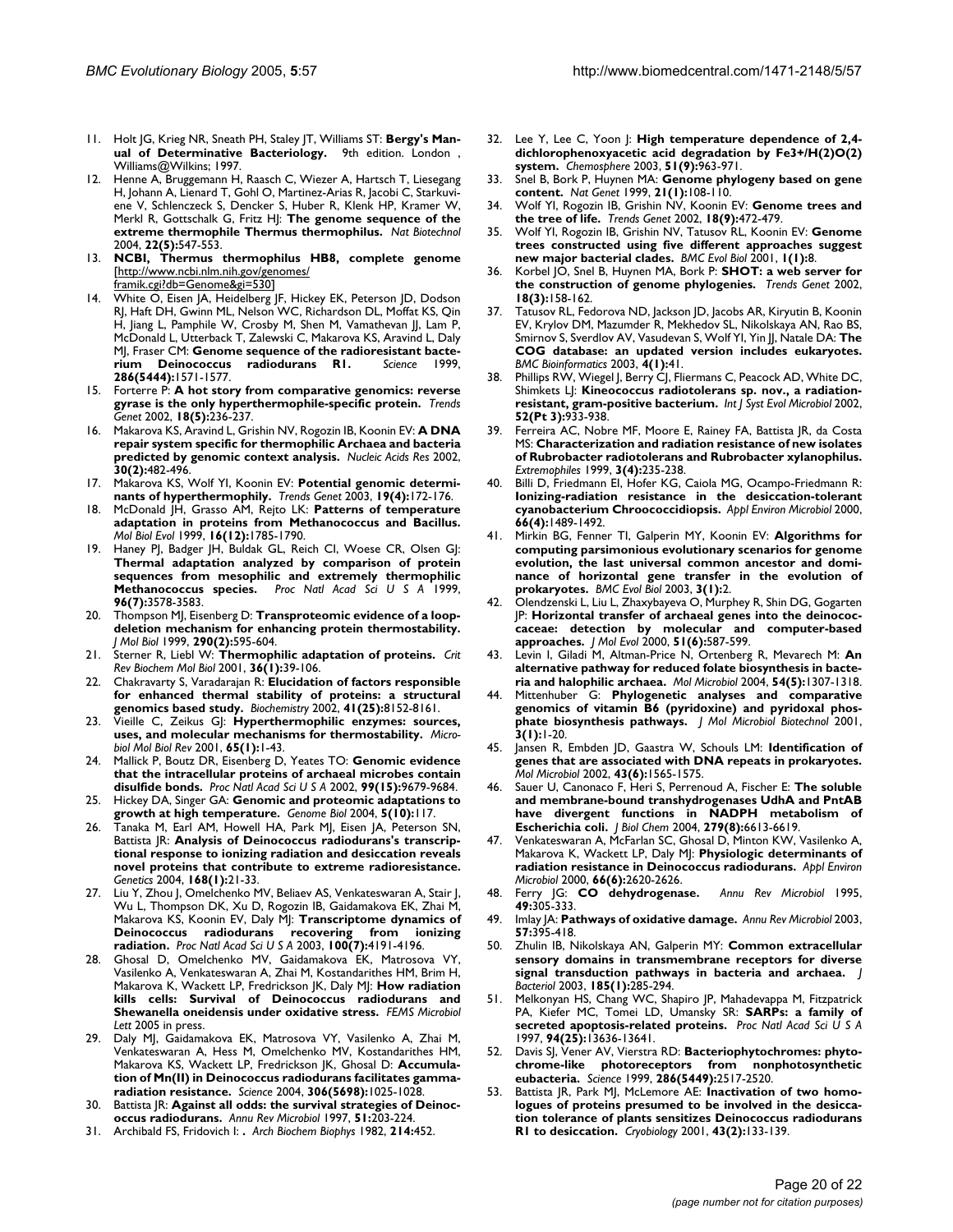- 54. Chen X, Quinn AM, Wolin SL: **Ro ribonucleoproteins contribute to the resistance of Deinococcus radiodurans to ultraviolet irradiation.** *Genes Dev* 2000, **14(7):**777-782.
- 55. Krogh BO, Shuman S: **A poxvirus-like type IB topoisomerase family in bacteria.** *Proc Natl Acad Sci U S A* 2002, **99(4):**1853-1858.
- 56. Koonin EV, Makarova KS: **Archaeal genomics: how much have we learned in six years and what's next?** *Genome Biol* 2003, **in press:**.
- 57. Koonin EV, Makarova KS, Aravind L.: **Horizontal gene transfer in prokaryotes - quantification and classification.** *AnnuRevMicrobiol* 2001.
- 58. Nelson KE, Clayton RA, Gill SR, Gwinn ML, Dodson RJ, Haft DH, Hickey EK, Peterson JD, Nelson WC, Ketchum KA, McDonald L, Utterback TR, Malek JA, Linher KD, Garrett MM, Stewart AM, Cotton MD, Pratt MS, Phillips CA, Richardson D, Heidelberg J, Sutton GG, Fleischmann RD, Eisen JA, Fraser CM: **Evidence for lateral gene transfer between Archaea and bacteria from genome** sequence of Thermotoga maritima. **399(6734):**323-329.
- 59. Aravind L, Tatusov RL, Wolf YI, Walker DR, Koonin EV: **Evidence for massive gene exchange between archaeal and bacterial hyperthermophiles.** *Trends Genet* 1998, **14(11):**442-444.
- 60. Worning P, Jensen LJ, Nelson KE, Brunak S, Ussery DW: **Structural analysis of DNA sequence: evidence for lateral gene transfer in Thermotoga maritima.** *Nucleic Acids Res* 2000, **28(3):**706-709.
- 61. Koski LB, Golding GB: **The closest BLAST hit is often not the nearest neighbor.** *J Mol Evol* 2001, **52(6):**540-542.
- 62. Cambillau C, Claverie JM: **Structural and genomic correlates of hyperthermostability.** *J Biol Chem* 2000, **275(42):**32383-32386.
- 63. McDonald JH: **Patterns of temperature adaptation in proteins from the bacteria Deinococcus radiodurans and Thermus thermophilus.** *Mol Biol Evol* 2001, **18(5):**741-749.
- 64. Felsenstein J: **Inferring phylogenies.** Sunderland, MA , Sinauer Associates, Inc.; 2004.
- 65. Omelchenko MV, Makarova KS, Wolf YI, Rogozin IB, Koonin EV: **Evolution of mosaic operons by horizontal gene transfer and gene displacement in situ.** *Genome Biol* 2003, **4(9):**R55.
- 66. Jordan IK, Makarova KS, Wolf YI, Koonin EV: **Gene conversions in genes encoding outer-membrane proteins in H. pylori and C. pneumoniae.** *Trends Genet* 2001, **17(1):**7-10.
- Gury J, Barthelmebs L, Tran NP, Divies C, Cavin JF: Cloning, dele**tion, and characterization of PadR, the transcriptional repressor of the phenolic acid decarboxylase-encoding padA gene of Lactobacillus plantarum.** *Appl Environ Microbiol* 2004, **70(4):**2146-2153.
- 68. Anantharaman V, Aravind L: **MOSC domains: ancient, predicted sulfur-carrier domains, present in diverse metal-sulfur cluster biosynthesis proteins including Molybdenum cofactor sulfurases.** *FEMS Microbiol Lett* 2002, **207(1):**55-61.
- 69. Anantharaman V, Aravind L: **New connections in the prokaryotic toxin-antitoxin network: relationship with the eukaryotic nonsense-mediated RNA decay system.** *Genome Biol* 2003, **4(12):**R81.
- 70. Oshima T: **[Comparative studies on biochemical properties of an extreme thermophile, Thermus thermophilus HB 8 (author's transl)].** *Seikagaku* 1974, **46(10):**887-907.
- 71. Makarova KS, Aravind L, Galperin MY, Grishin NV, Tatusov RL, Wolf YI, Koonin EV: **Comparative genomics of the Archaea (Euryarchaeota): evolution of conserved protein families, the stable core, and the variable shell.** *Genome Res* 1999, **9(7):**608-628.
- 72. Roy R, Menon AL, Adams MW: **Aldehyde oxidoreductases from Pyrococcus furiosus.** *Methods Enzymol* 2001, **331:**132-144.
- 73. Roy R, Adams MW: **Characterization of a fourth tungsten-containing enzyme from the hyperthermophilic archaeon Pyrococcus furiosus.** *J Bacteriol* 2002, **184(24):**6952-6956.
- 74. Xu W, Shen J, Dunn CA, Desai S, Bessman MJ: **The Nudix hydrolases of Deinococcus radiodurans.** *Mol Microbiol* 2001, **39(2):**286-290.
- 75. Narumi I, Satoh K, Kikuchi M, Funayama T, Yanagisawa T, Kobayashi Y, Watanabe H, Yamamoto K: **The LexA protein from Deinococcus radiodurans is not involved in RecA induction following gamma irradiation.** *J Bacteriol* 2001, **183(23):**6951-6956.
- 76. Martins A, Shuman S: **An RNA ligase from Deinococcus radiodurans.** *J Biol Chem* 2004, **279(49):**50654-50661.
- 77. Narumi I, Satoh K, Cui S, Funayama T, Kitayama S, Watanabe H: **PprA: a novel protein from Deinococcus radiodurans that stimulates DNA ligation.** *Mol Microbiol* 2004, **54(1):**278-285.
- 78. Harris DR, Tanaka M, Saveliev SV, Jolivet E, Earl AM, Cox MM, Battista JR: **Preserving genome integrity: the DdrA protein of Deinococcus radiodurans R1.** *PLoS Biol* 2004, **2(10):**e304.
- 79. Earl AM, Mohundro MM, Mian IS, Battista JR: **The IrrE protein of Deinococcus radiodurans R1 is a novel regulator of recA expression.** *J Bacteriol* 2002, **184(22):**6216-6224.
- 80. Hua Y, Narumi I, Gao G, Tian B, Satoh K, Kitayama S, Shen B: **PprI: a general switch responsible for extreme radioresistance of Deinococcus radiodurans.** *Biochem Biophys Res Commun* 2003, **306(2):**354-360.
- 81. Ludwig ML, Metzger AL, Pattridge KA, Stallings WC: **Manganese superoxide dismutase from Thermus thermophilus. A structural model refined at 1.8 A resolution.** *J Mol Biol* 1991, **219(2):**335-358.
- 82. Moskovitz J: **Methionine sulfoxide reductases: ubiquitous enzymes involved in antioxidant defense, protein regulation, and prevention of aging-associated diseases.** *Biochim Biophys Acta* 2005, **1703(2):**213-219.
- 83. Morgan PE, Dean RT, Davies MJ: **Protective mechanisms against peptide and protein peroxides generated by singlet oxygen.** *Free Radic Biol Med* 2004, **36(4):**484-496.
- 84. Moskovitz J, Weissbach H, Brot N: **Cloning the expression of a mammalian gene involved in the reduction of methionine sulfoxide residues in proteins.** *Proc Natl Acad Sci U S A* 1996, **93(5):**2095-2099.
- 85. Grimaud R, Ezraty B, Mitchell JK, Lafitte D, Briand C, Derrick PJ, Barras F: **Repair of oxidized proteins. Identification of a new**  $\text{methionine}$  sulfoxide reductase. **276(52):**48915-48920.
- 86. van Vliet AH, Ketley JM, Park SF, Penn CW: **The role of iron in Campylobacter gene regulation, metabolism and oxidative stress defense.** *FEMS Microbiol Rev* 2002, **26(2):**173-186.
- Grove A, Wilkinson SP: Differential DNA Binding and Protec**tion by Dimeric and Dodecameric forms of the Ferritin Homolog Dps from Deinococcus radiodurans.** *J Mol Biol* 2005, **347(3):**495-508.
- 88. Grant RA, Filman DJ, Finkel SE, Kolter R, Hogle JM: **The crystal structure of Dps, a ferritin homolog that binds and protects DNA.** *Nat Struct Biol* 1998, **5(4):**294-303.
- 89. Mattimore V, Battista JR: **Radioresistance of Deinococcus radiodurans: functions necessary to survive ionizing radiation are also necessary to survive prolonged desiccation.** *J Bacteriol* 1996, **178(3):**633-637.
- 90. Piatkowski D, Schneider K, Salamini F, Bartels D: **Characterization of five abscisic acid-responsive cDNA clones isolated from the desiccation-tolerant plant Craterostigma plantagineum and their relationship to other water-stress genes.** *Plant Physiol* 1990, **94(1682-88):**.
- 91. **JGI, Deinococcus geothermalis draft genome** :[http:// genome.jgi-psf.org/draft\_microbes/deige/deige.home.html] [\[http://](http://genome.jgi-psf.org/draft_microbes/deige/deige.home.html) [genome.jgi-psf.org/draft\\_microbes/deige/deige.home.html](http://genome.jgi-psf.org/draft_microbes/deige/deige.home.html)].
- 92. Grady R, Hayes F: **Axe-Txe, a broad-spectrum proteic toxinantitoxin system specified by a multidrug-resistant, clinical** isolate of Enterococcus faecium. **47(5):**1419-1432.
- 93. Cooper TF, Heinemann JA: **Postsegregational killing does not increase plasmid stability but acts to mediate the exclusion of competing plasmids.** *Proc Natl Acad Sci U S A* 2000, **97(23):**12643-12648.
- Altschul SF, Madden TL, Schaffer AA, Zhang J, Zhang Z, Miller W, Lipman DJ: **Gapped BLAST and PSI-BLAST: a new generation of protein database search programs.** *Nucleic Acids Res* 1997, **25(17):**3389-3402.
- 95. Tatusov RL, Natale DA, Garkavtsev IV, Tatusova TA, Shankavaram UT, Rao BS, Kiryutin B, Galperin MY, Fedorova ND, Koonin EV: **The COG database: new developments in phylogenetic classification of proteins from complete genomes.** *Nucleic Acids Res* 2001, **29(1):**22-28.
- Marchler-Bauer A, Anderson JB, Cherukuri PF, DeWeese-Scott C, Geer LY, Gwadz M, He S, Hurwitz DI, Jackson JD, Ke Z, Lanczycki CJ, Liebert CA, Liu C, Lu F, Marchler GH, Mullokandov M, Shoemaker BA, Simonyan V, Song JS, Thiessen PA, Yamashita RA, Yin JJ, Zhang D,